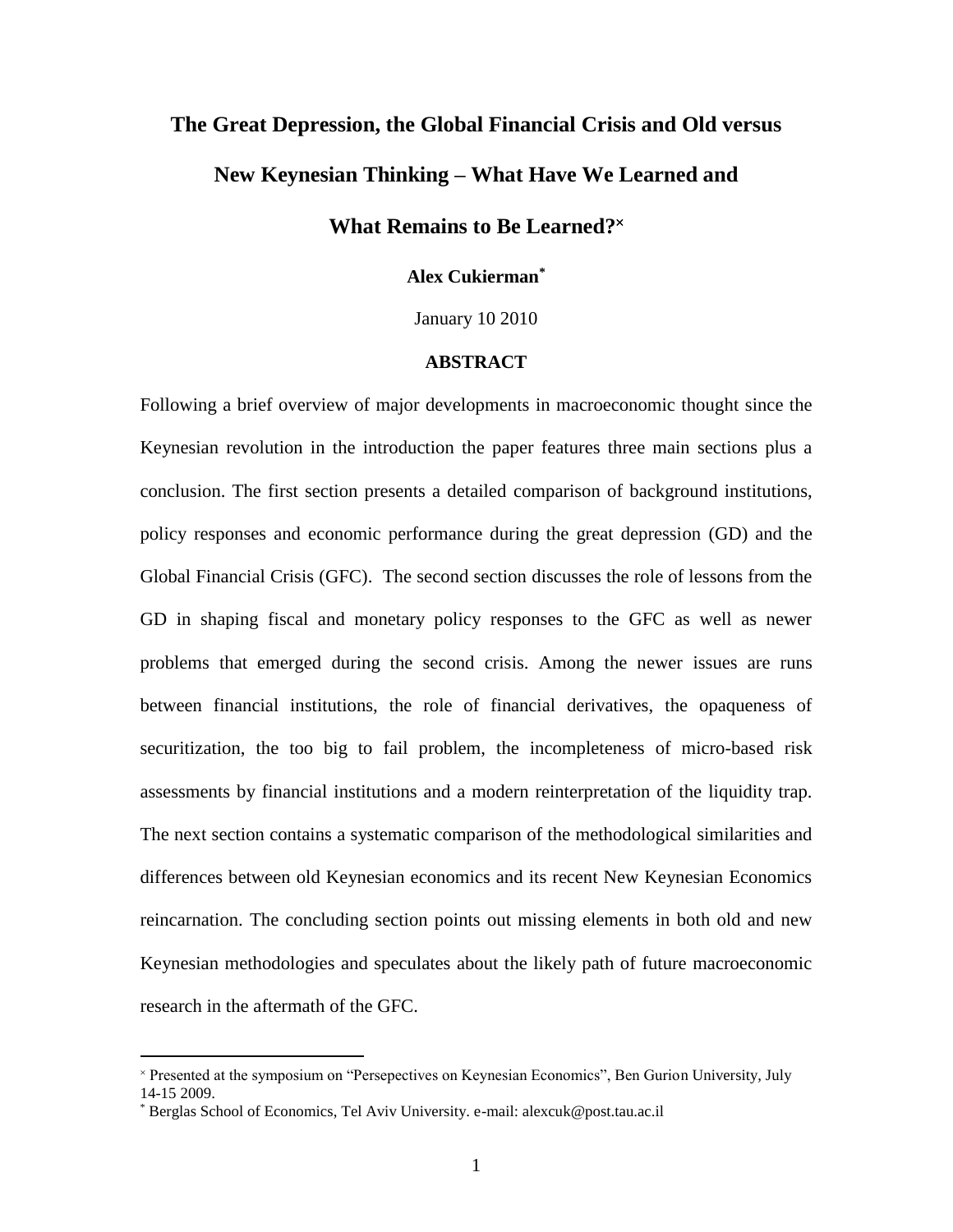#### 1. **Introduction**

Economics science tends to respond and adapt to major economic crises. Long-ruling paradigms are replaced or modified by new ones following large unanticipated economic events. This feature is particularly in evidence with respect to public policy and institutions in the areas of fiscal and monetary policies. Thus, macroeconomics came into being due to wide discrepancies between observed reality during the Great Depression (GD) and the classical view that market forces always propel the economy back to full employment within a reasonable time interval.

Since the official birth of macroeconomics with Keynes's General Theory, macro and monetary economics have undergone a non-negligible number of "revolutions" and "counterrevolutions." The Keynesian challenge to classical economics as encapsulated in Hicks's (1937) IS-LM model was propelled into textbooks and became the ruling paradigm during the sixties. As a young student in a freshly created macro course in macroeconomics at the Hebrew University in the mid-sixties, I learned that the world can be dichotomized into a (downward sticky prices/wages) excess capacity regime and a full capacity regime. In the first regime, expansionary fiscal and monetary policies raise output and employment without changing the price level, while in the second they only induce price and wage inflation. The empirical work of Phillips (1958) provided a more continuous view of the underlying relation between inflation and economic activity. Two years later Samuelson and Solow (1960) argued that the Phillips curve represents a stable tradeoff between inflation and unemployment. By judicious choice of fiscal and monetary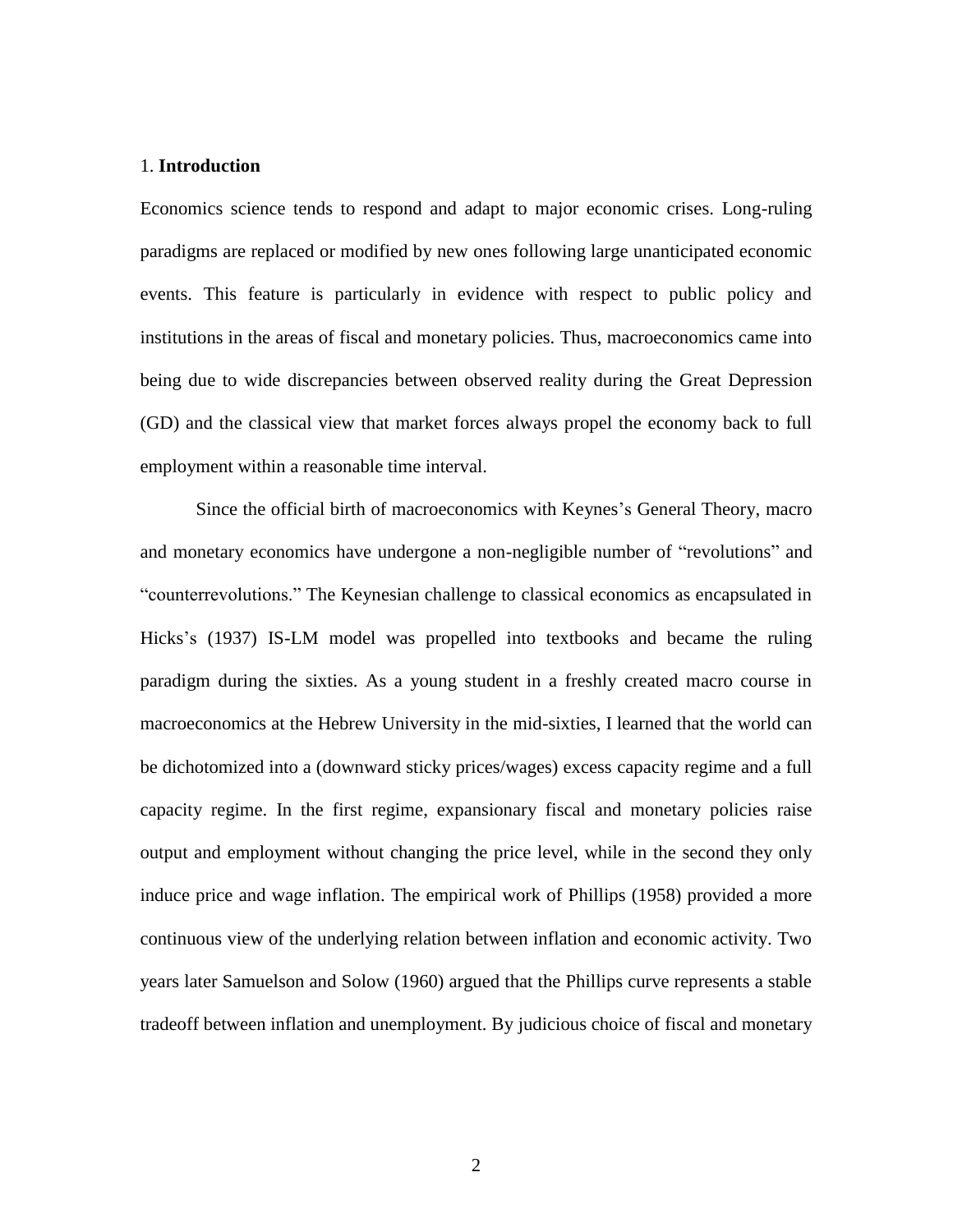instruments, policymakers could choose an inflation-unemployment combination along this tradeoff.

The inflation of the seventies dispelled this view, replacing it by Friedman's (1968) and Lucas's (1972, 1973) view that this tradeoff lasts only as long as inflationary expectations have not fully caught up with actual inflation.<sup>1</sup> As those expectations became a prime conceptual mover of actual inflation and employment macro theory needed a paradigm for their formation. Lucas and others proposed the "rational expectations" or model consistent hypothesis according to which expectation formation should be consistent with the actual behavior of the economy up to stochastic disturbances. The view that there is no long-run tradeoff between inflation and unemployment along with the work of Patinkin (1965) resuscitated the neutrality of money paradigm, establishing it as a permanent fixture of macroeconomic thinking.

Being closely associated with the view that prices are flexible, the neutrality of money paradigm led to the construction of macroeconomic frameworks with flexible prices, in which nominal money balances affect only the price level while real variables are affected by factors such as productivity, production functions, tastes, market structure and fiscal policy. A prominent branch of this approach is represented by real business cycle models (RBC) pioneered by Kydland and Prescott (1982) and extended in various directions during the eighties and the nineties. The distinctive feature of these models is that they insist on dynamic optimization at the individual level and use utility functions and production functions as the primitive building blocks of their analysis. Due to the

<sup>&</sup>lt;sup>1</sup> Interestingly, the view that the long run Phillips curve is vertical and that money is neutral in the long run took hold in spite of the fact that econometric studies of the time indicated that, although worse than in the short run, the tradeoff between inflation and unemployment does not totally disappear in the long run (Solow (1969), Cukierman (1974)).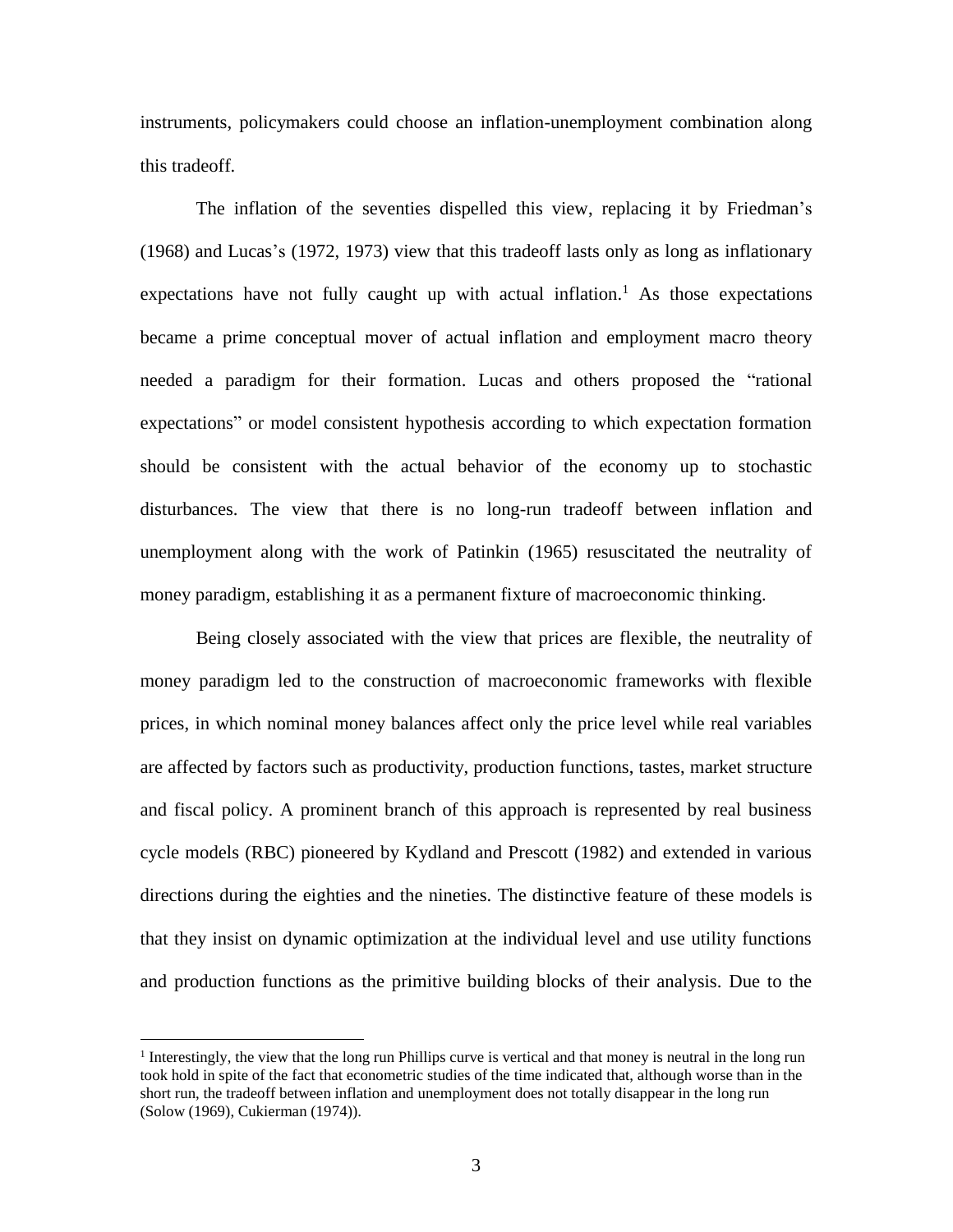analytic difficulties involved in characterizing their behavior, these models have been largely confined to representative individual frameworks.

During the second part of the nineties and the early twenty-first century, temporarily sticky prices were introduced into the basic core of RBC models by using, *inter alia*, the Calvo (1983) formalism as a proxy for costs of price adjustments. Woodford's (2003) book is a prominent example of this approach. Since they reintroduce sticky prices into an otherwise nominally neutral RBC framework, this class of models is often referred to as New Keynesian. One can view them as a modern, micro-based synthesis between the Keynesian sticky price view and the micro-founded rigor required by RBC methodology. An important advantage of those models is that they feature pricesetting firms whose occasional pricing decisions are affected by inflationary expectations, making it possible to meaningfully discuss monetary policy in dynamic micro-based frameworks. Full-scale dynamic stochastic general equilibrium (DSGE) models based on this approach are now routinely estimated and calibrated by the research departments at major central banks.

Although they represent a coherent synthesis of broadly accepted methodological principles with the view that nominal wages and/or prices are sticky, it is likely that the still unfolding global financial crisis (GFC) will challenge and modify the construction and use of New Keynesian models. It is gradually becoming clear that the roots of the GFC reside within the supervision, regulation and modus operandi of the financial sector (Cukierman 2009). From this perspective, an important limitation of New Keynesian frameworks is that they do not provide a sufficiently detailed (and therefore realistic) view of the incentives, the constraints and the behavior of financial intermediaries. More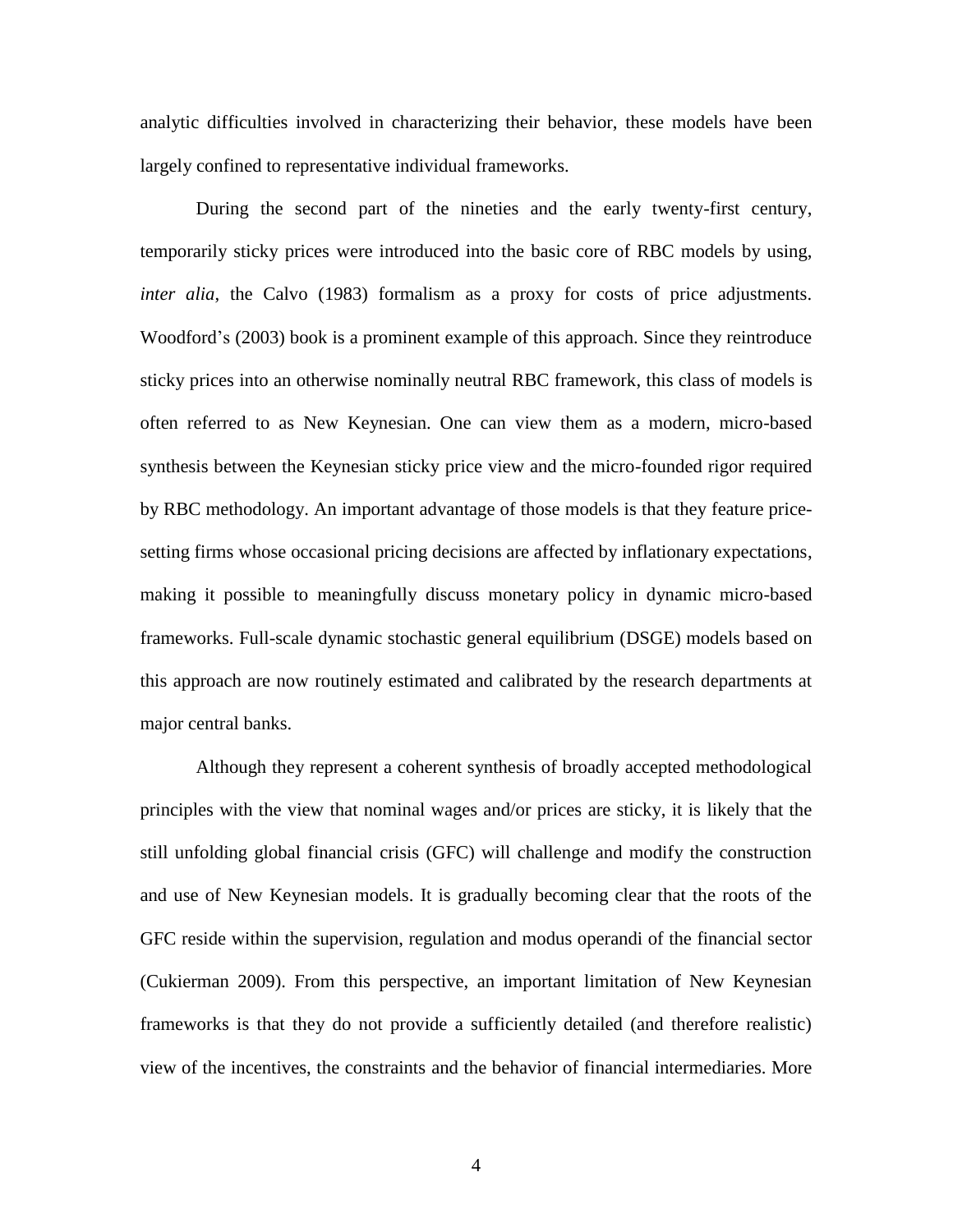generally it is likely that, somewhat similarly to the GD that led to the reconsideration of the economic doctrines of the time, the GFC will trigger a reevaluation and refocusing of currently accepted views and methodologies within monetary and macroeconomics.

This paper utilizes a broad brush to compare between the GD and the GFC with particular emphasis on what has been learned from the experience of the GD and on what remains to be learned in view of the recent experience with the GFC. The paper highlights differences in the policy responses to the two crises as well as differences in fiscal and monetary policymaking institutions prior to each crisis. Besides the conclusion, the remainder of the paper contains three sections. Section 2 presents comparative evidence on economic institutions on the eve of the two crises, on the policy responses and on economic performance during the GD and the GFC. Section 3 focuses on what has been learned since the GD and on what remains to be learned in view of the current crisis. The emergence of the traditional Keynesian view is directly traceable to the experiences of the GD. Much has been learned from this experience as well as from the subsequent stagflation of the seventies and the competing economic methodologies that evolved in the process. Section 4 compares and contrasts the traditional Keynesian models of the sixties with its novel, New Keynesian, microfounded counterpart. This is followed by concluding remarks.

# 2. **The Great Depression and the global financial crisis: A comparison of background institutions, policy responses and economic performance**

Clearly, the global financial crisis (GFC) is the most serious crisis since the Great Depression (GD). There are some striking similarities between the two crises. Both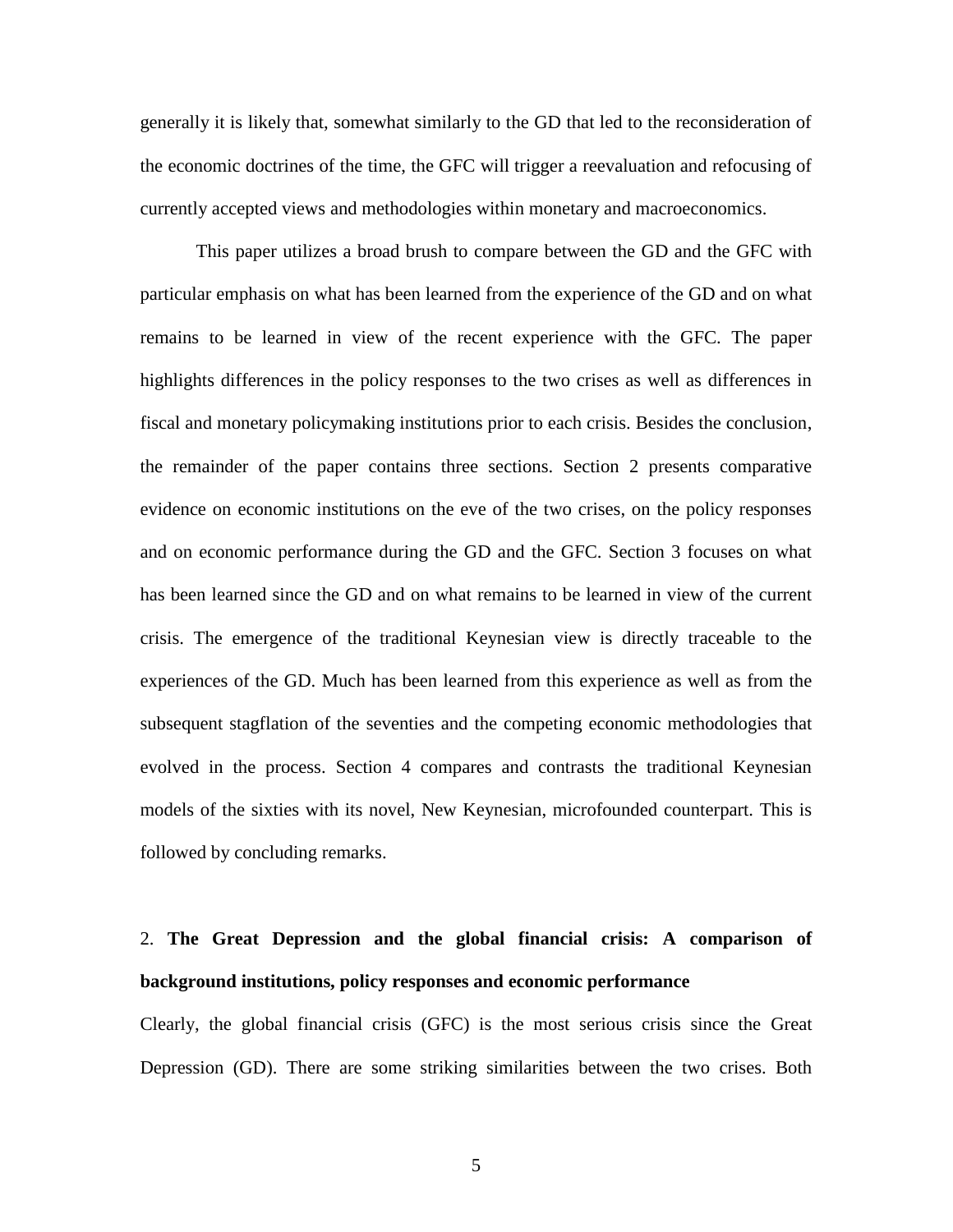started in the financial sector and gradually spread to the real sector. During both crises many financial institutions were wiped out or had to be bailed out. In both cases the crisis appears to have started with the bursting of a bubble and banking credit drying up. In both cases the lower zero bound on the policy rate became effective. Finally, in both cases the crisis started in the US and subsequently spread to other countries. In spite of those similarities there are important differences between the GFC and the GD in three main areas: Background institutions on the eve of each crisis, policy responses and economic performance during the crisis. This section focuses on those differences.

#### 2.1 *Comparison of institutions on the eve of the GD and of the GFC*

There are several important differences in the structure of institutions between the eves of the two crises. First, during the first three years of the Great Depression, the US was on the gold standard. During those years, the maintenance of a fixed parity with gold collided with the use of monetary policy to achieve internal balance. The US abandoned the gold standard only after Roosevelt was elected president during the first half of 1933. As a consequence, US monetary policy was effectively "attached to the mast" during the first three years of the GD. Some other countries – such as France, that abdicated the gold standard early on – benefited from this self-imposed constraint. No such constraint was present at the eve of the GFC. In fact the dollar depreciated substantially between summer 2007 and summer 2008 in line with the expansionary policy of the Fed reaching a peak of \$ 1.6 to the Euro in July of that year. It appreciated again, reaching a trough of \$ 1.24 to the Euro in November 2008 due to the "flight to safety" triggered by the demise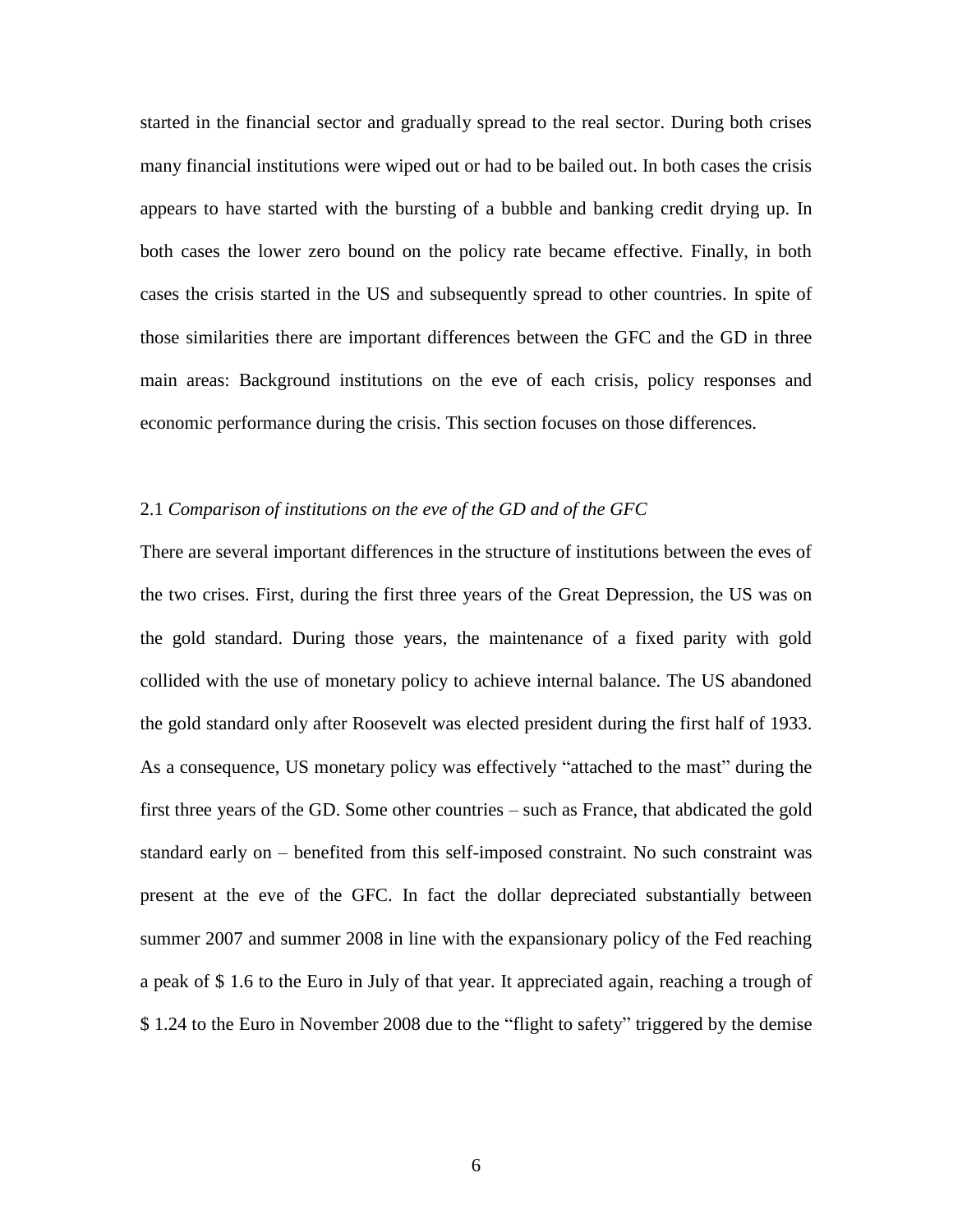of Lehman Brothers and other investment banks, and continued to fluctuate in a relatively wide range till the writing of this article in July 2009 (see figure). INSERT FIGURE

Second, and most importantly, deposit insurance did not exist on the eve of the GD but was a long-established fixture of the US banking system on the eve of the GFC. Deposit insurance became a permanent fixture of US monetary institutions following the massive banking failures of the thirties. Deposit insurance and the Federal Deposit Insurance Corporation (FDIC) were created as part of the Banking Act of 1933 (also known as the Glass-Steagell Act) which has been in effect ever since. On the eve of the GFC individual deposits were insured by the FDIC up to a ceiling of \$ 100 thousand. With the intensification of the crisis during the second half of 2008 the ceiling was temporarily raised to  $$ 250$  thousands.<sup>2</sup> Had deposit insurance existed during the 1930-1933 period, many of the banking failures triggered by bank runs and the associated monetary disruptions of the GD would have been averted.<sup>3</sup> Due to deposit insurance there hardly were runs on the banks by depositors during the  $GFC<sup>4</sup>$  However, during the GFC there were runs by financial institutions on other financial institutions. The reasons and consequences of this somewhat different type of runs are discussed in the next section.

Third, there were no bank capital requirements on the eve of and during the GD. By contrast, under the Basel agreements banks were subject to capital requirements on the eve of and during the GFC.

Fourth, the orders of magnitude of the Federal Government on the eve of the two crises and the associated fiscal institutions were completely different. On the eve of the

<sup>&</sup>lt;sup>2</sup> The higher ceiling is expected to be in effect till the end of 2009.

<sup>&</sup>lt;sup>3</sup> In a classic article Diamond and Dybvig (1983) show that deposit insurance neutralizes the incentive of depositors to run on banks.

<sup>&</sup>lt;sup>4</sup> An isolated exception was the case of Northern Rock in the UK. Following the broadening of deposit insurance by UK authorities, this run too was quickly quelled.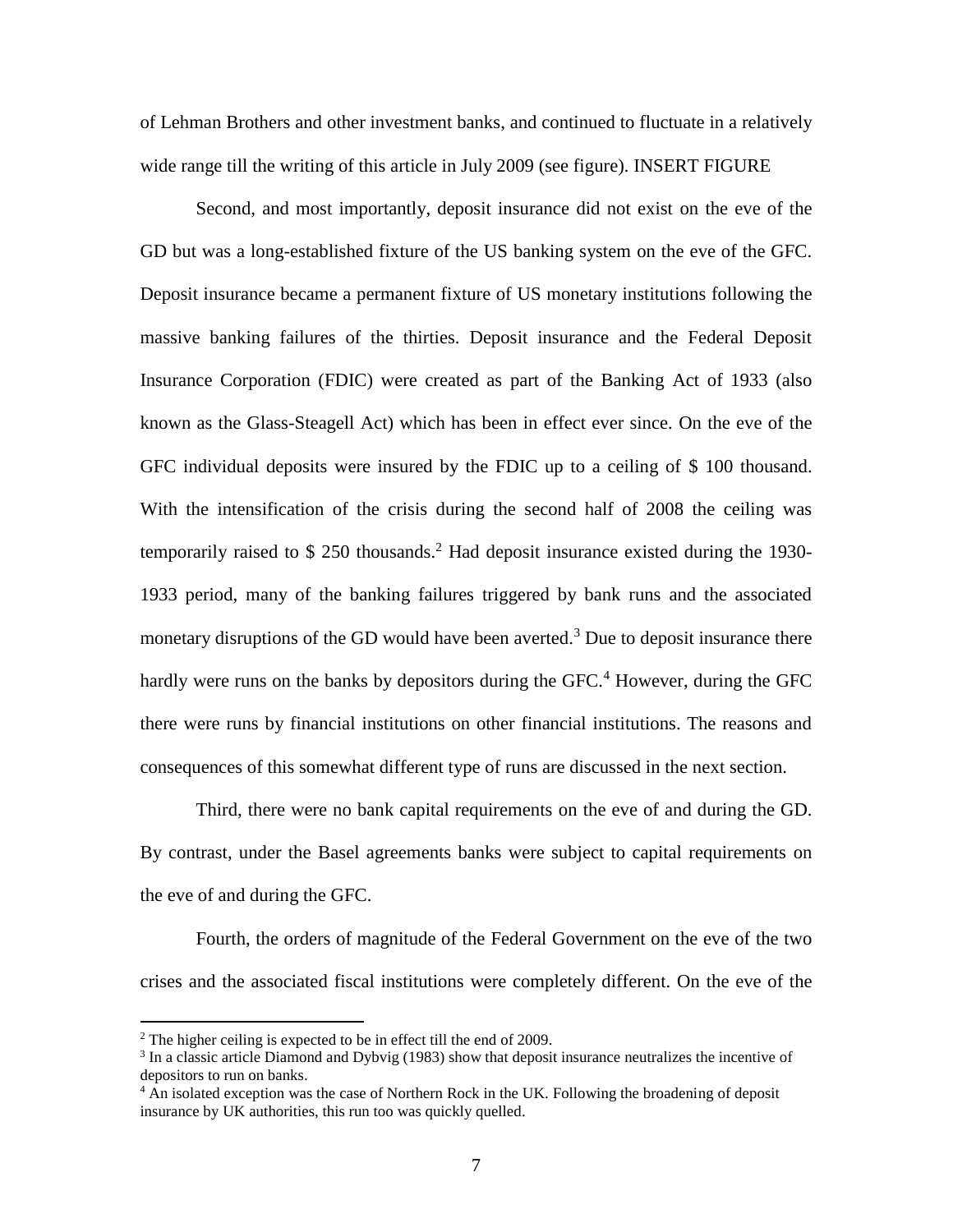Great Depression, in 1929, the share of federal taxes in Gross Domestic Product (GDP) was less than 4 percent. On the eve of the GFC, in 2007 or 2008, it was around 18 percent. Between 1929 and the pre-GFC period the tax collection capacity of the US government expanded dramatically. Indirect taxes were replaced by direct taxes, and universal filing of income-tax returns was instituted at the end of the thirties. Those differences in initial conditions facilitated the quick deployment of fiscal stimulus and bailout packages during the recent crisis.

Although obvious, the last difference cannot be overemphasized. The GD started prior to the Keynesian revolution. As is well known, it triggered this revolution. Since then Keynesian policy prescriptions have been tried, criticized, digested and synthesized into more realistic modes of thinking and of policymaking. Much has been learned about their benefits and limitations. Consequently, today's policymakers are better informed about the potential salutary effects of expansionary fiscal and monetary policies than Hoover or Roosevelt were when they launched their policies. Largely because of the lessons from the GD, the responses of both fiscal and monetary policies during the GFC have been swifter, stronger and more focused than during the thirties.

#### 2.2 *A comparison of policy responses – the GD versus the GFC*

The differences between the responses of fiscal and of monetary policies to the GFC and to the GD are huge in more than one dimension.

#### 2.2.1 Fiscal policy

Under Hoover, who presided over the first three years of the GD, fiscal policy was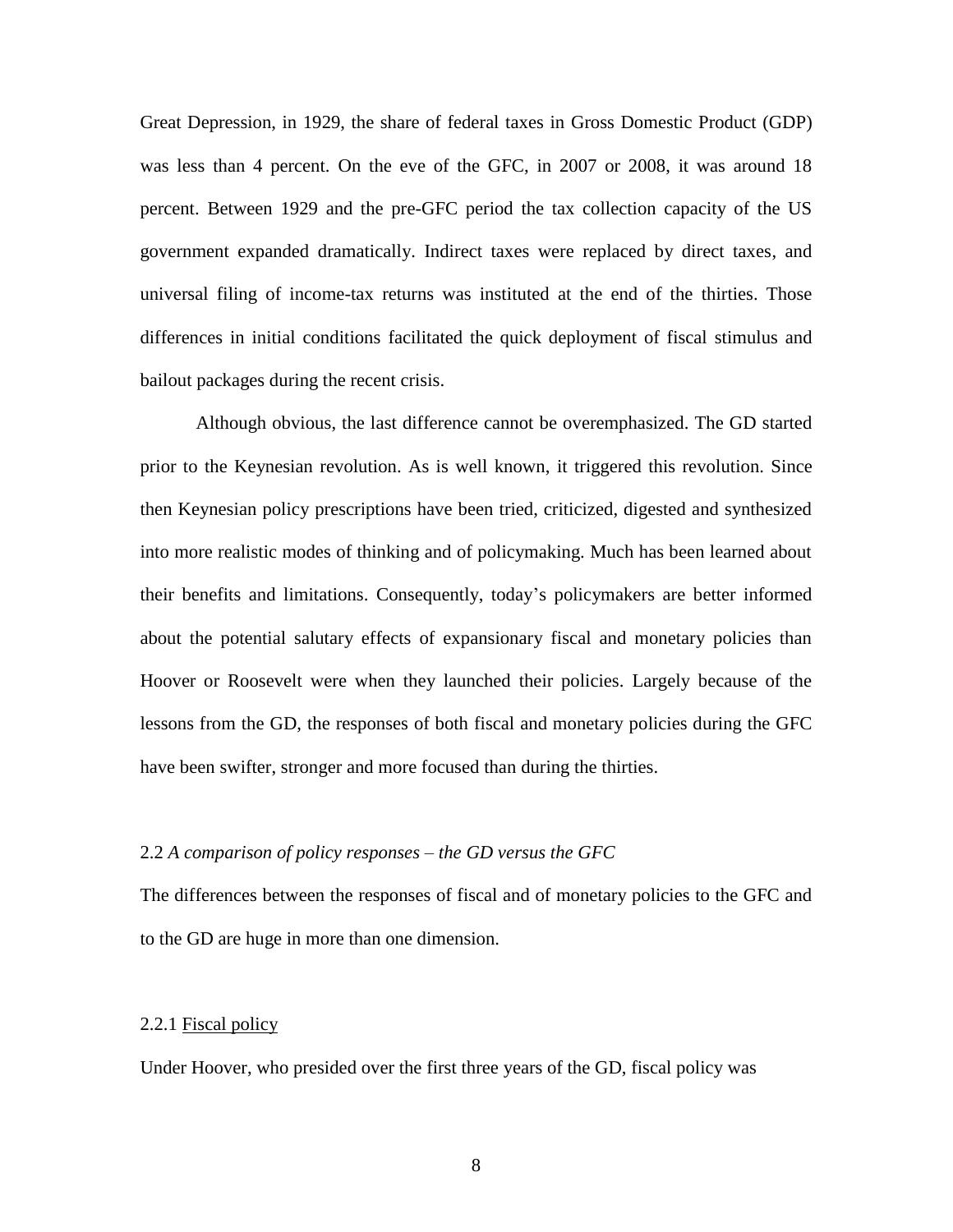passive at best. The federal budget had a small surplus during 1930, a small deficit in 1931 and a deficit of 4 percent of GDP in 1932. The bulk of the increase in 1932 was due to a decrease in tax collections caused by the sharp contraction in income rather than to autonomous fiscal policy. Although the deficit share in GDP increased under Roosevelt, reaching a peak of 5.9 percent in 1934, it pales in comparison to the magnitude of fiscal expansion during the current crisis. In spite of his image as a practical Keynesian, Roosevelt also displayed concern for fiscal discipline. As a consequence, during the second part of the thirties the budget deficit shrank, leading to a temporary recession in 1938. Table 1 shows the deficit to GDP ratio and nominal GDP during the thirties and the beginning of the forties. Interestingly, the deficit increased dramatically only in 1942, when the US formally entered WWII and when unemployment was no longer a problem. The deficit to GDP ratio in this year was *almost three times* higher than the highest such ratio during all the years of the GD.

The contrast with the fiscal policy response during the current crisis cannot be overemphasized. Following the demise of Lehman Brothers in September 2008, Congress and the Bush administration committed \$ 700 billion to restore confidence in the US financial system by taking stakes in many US banks and by outright buying of troubled assets. The Emergency Economic Stabilization Act of October 3, 2009 (also known as the Troubled Assets Relief Program or TARP) empowered the Treasury Department to spend this huge amount in order to clean banks and other financial institutions from socalled "toxic assets" and to recapitalize them by taking equity positions in the US banking system. This was soon followed by a \$ 787 billion fiscal stimulus package for the rest of the economy under Barack Obama. This package, known as the American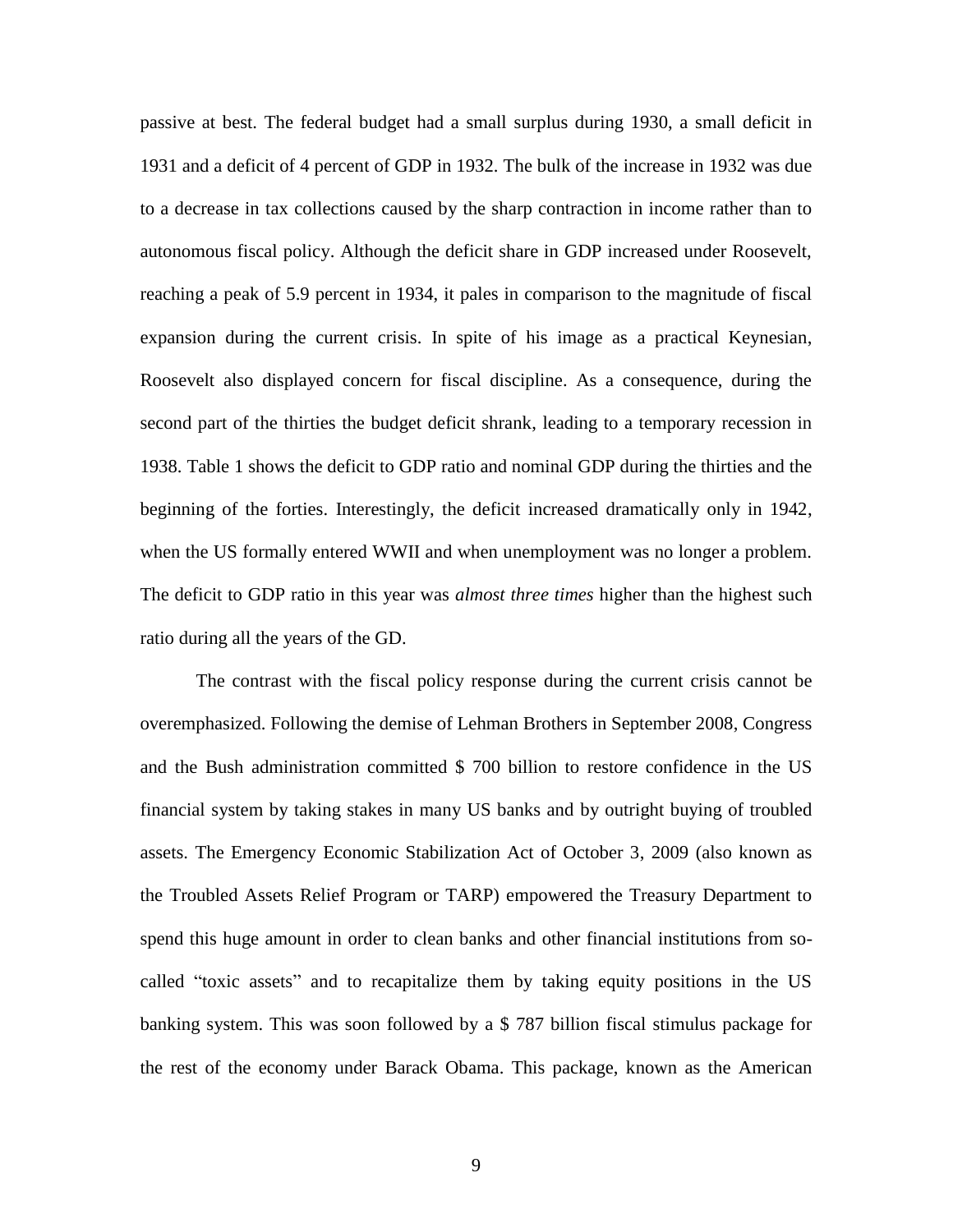Recovery and Reinvestment Act of 2009 (ARRA), quickly went through Congress, and was signed into law by Obama on February 17, 2009.

TARP is a bailout package designed to recapitalize the financial system; ARRA is a fiscal stimulus package, one-third of which is for tax relief, another third for aid to the states, the unemployed and health care, and the rest for labor, education, infrastructure spending, water and a green agenda. The sum total of those two packages amounts to \$ 1.487 trillion which (at a current GDP of about 14 and a half trillions) amounts to about 10 percent of GDP. As of April 2009, almost \$ 600 billion of TARP money has been spent or committed. The US administration estimates that as of May 2009, only 11 percent of the ARRA money has been given out, creating 150 thousand jobs. The rest of the money is to be spent over the remainder of 2009 and 2010. Although those additional expenditures come on top of a deficit of about 3 percent of GDP during fiscal 2008, they do not necessarily raise the 2009 deficit by this full amount since disbursement is staggered. Nonetheless, as of May 2009 the Treasury forecasts that the US deficit during fiscal 2009 will be *13 percent* of GDP.<sup>5</sup> Forecasts for fiscal 2010 range between 10.6 and 8.7 percent of GDP.

 Clearly, even the maximum fiscal stimulus under Roosevelt pales in comparison to those figures. Another major difference between the two crises is the swiftness of the fiscal response. It took at least three years from the official start of the GD until a sizable fiscal response was worked out. By contrast, the two huge packages mentioned above were conceived, legislated and enacted into laws rather quickly.

 $<sup>5</sup>$  An additional reason for this large figure is the decrease in tax collections due to the recession. Fiscal year</sup> 2009 started on October 1, 2008 and will end on September 30, 2009.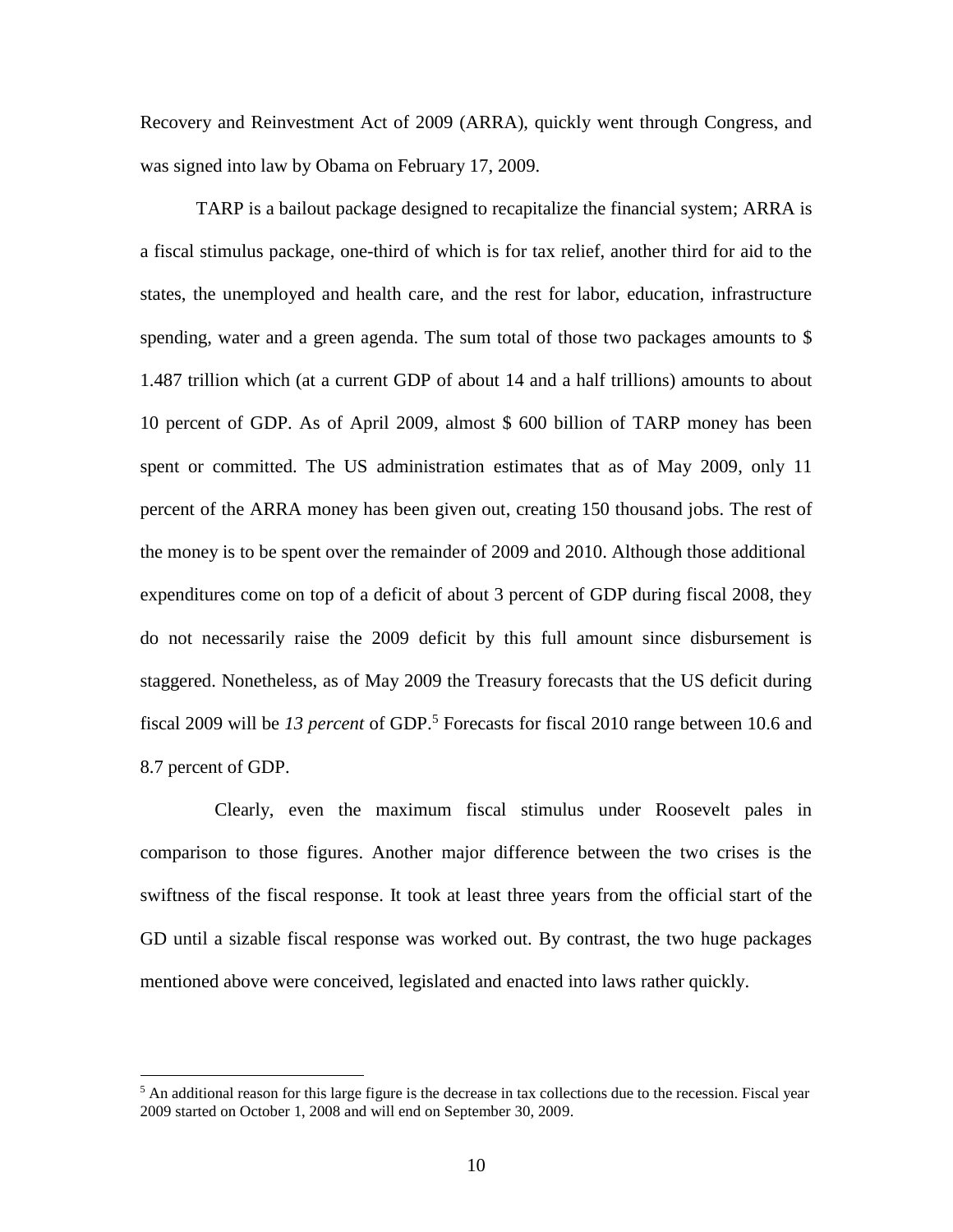| $Year^6$                          | 1929 | 1930   | 1931 | 1932 1933 |                | 1934 | 1935 |
|-----------------------------------|------|--------|------|-----------|----------------|------|------|
| Deficit/GDP (percentages)         |      | $-0.8$ | 0.6  |           | $4.0\quad 4.5$ | 5.9  | 4.0  |
| GDP (In current billions of $\$ ) | 103  | 91     | 77   | 59        | 56             | 66   | 73   |
| Year                              | 1936 | 1937   | 1938 | 1939      | 1940           | 1941 | 1942 |
| Deficit/GDP (percentages)         | 5.5  | 2.8    | 0.5  | 3.8       | 3.6            | 4.9  | 14.8 |
| GDP (In current billions of $\$ ) | 84   | 92     | 86   | 92        | 101            | 127  | 162  |

#### **Table 1**: **The Share of Deficits and GDP During the Great Depression**

Depending on where we place the beginning of the GFC, those responses occurred somewhere between a year and less than half a year from the beginning of the crisis. The longer response is obtained when the beginning of the crisis is located at the official beginning of the recession in the last quarter of 2007. The shorter (and probably more realistic) period places the beginning of the crisis in mid-September 2008 when the depth of the financial crisis became painfully apparent following the downfall of Lehman Brothers.

#### 2.2.2 Monetary policy

 $\overline{a}$ 

The difference in the responses of monetary policy between the two crises is equally dramatic. Friedman and Schwartz (1963) argue convincingly that during the first three years of the Great Depression, the Fed tolerated and even reinforced a substantial shrinkage of the money supply. Instead of pumping liquidity into the financial system in

<sup>6</sup> Sources: The deficit GDP ratio is from Budget of the US Government for Fiscal Year 2006, Historical Tables, Office of Management and Budget, Table 1.2. GDP is from the National Income and Product Accounts, Bureau of Economic Analysis, Table 1.1.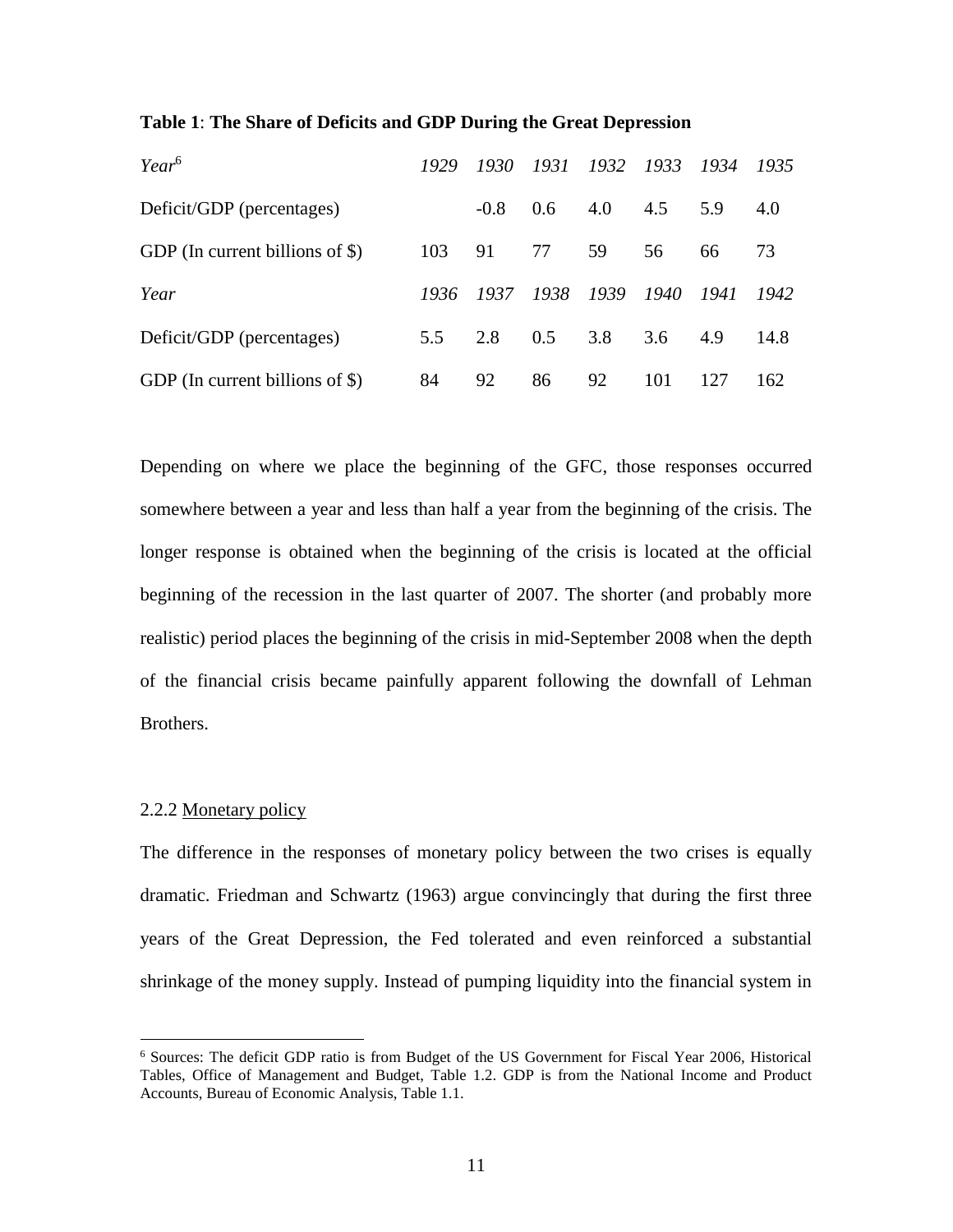order to prevent the transformation of liquidity shortages into insolvency problems, the Fed often withdrew funds from problematic banks in order to shield its balance sheet from further losses. This policy precipitated thousands of problematic banks into default, accelerated the downfall of others and contributed to further declines in the dwindling supplies of money and of credit.

The disappearance of many banks during the GD led to the destruction of "informational capital" produced by banks during the intermediation process. One of the main intermediate outputs of the banking system is the creation of information about the credit-worthiness of different borrowers. This information enables banks to distinguish between adequate and sub-standard credit risks, inducing banks to supply credit to the first group. This process prevents the drying up of credit to this group and maintains the (individually rational) flow of credit to the real economy. The disappearance of many banks during the Great Depression led to the destruction of borrowers' credit ratings, causing serious and protracted declines in the supply of credit by banks. Bernanke (1983b) argues convincingly that this mechanism was partly responsible for the propagation and the persistence of the recession to the real sector during the GD.

By contrast, since August 2007, the Fed gradually eased monetary policy by reducing the discount rate from 5.25 percent to practically zero during the first quarter of 2009. In parallel the Fed also started buying more risky assets than during normal times. Quantitative easing was stepped up during the last quarter of 2008 through the establishment of a Term Auction Facility (TAF), purchases of government securities and of some categories of Mortgage Backed Securities (MBS). Through these mechanisms the Fed poured huge amounts of liquidity into the financial system. Since August 2008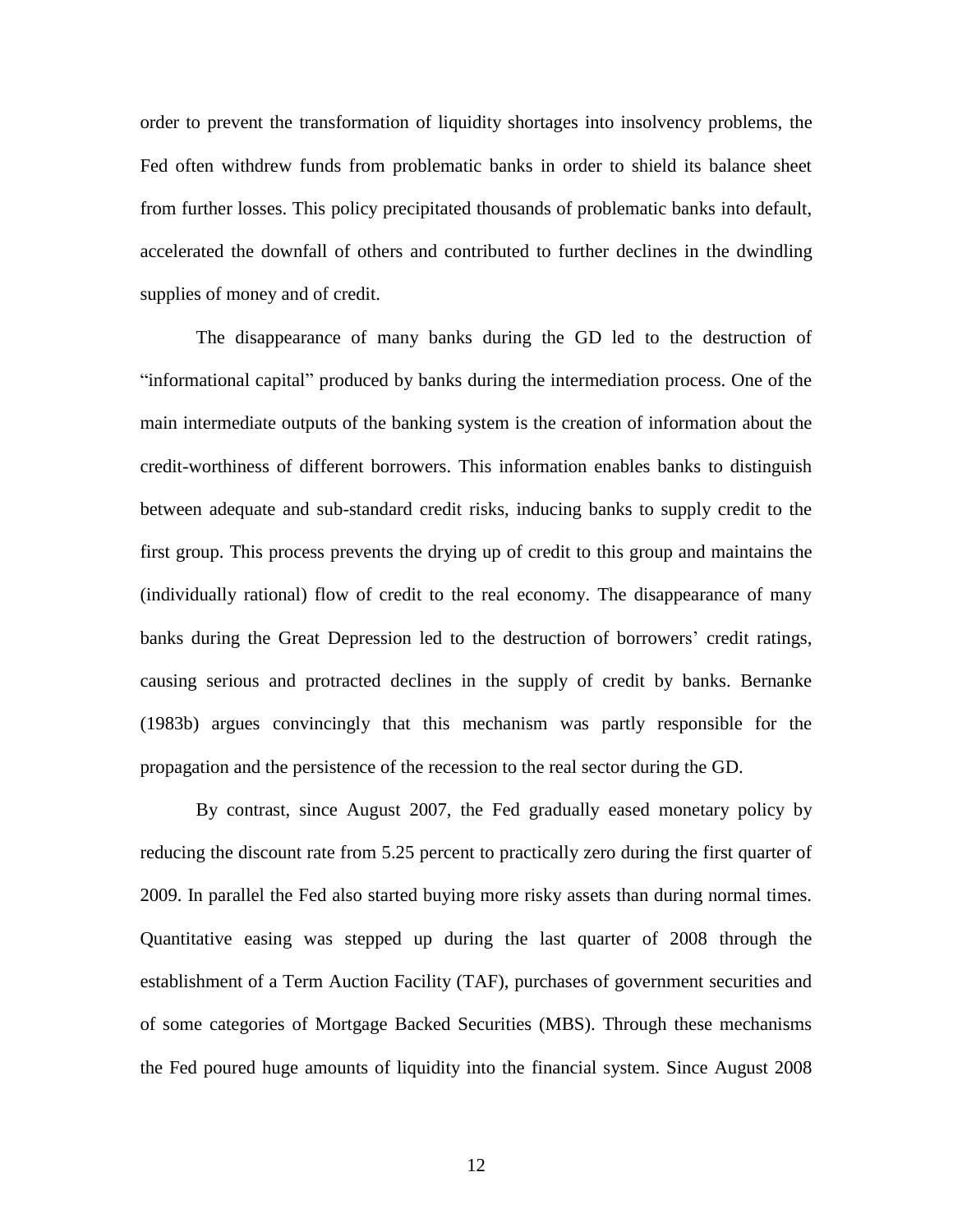till the beginning of 2009 the Fed's balance sheet has expanded roughly 2.5 times (*from around \$ 800 billion to over \$ two trillion*). Essentially, the Fed has become a major financial intermediary replacing banks and other private intermediaries that have temporary lost their ability to intermediate funds effectively due to the GFC.

Contrary to the GD there were no mass bank failures during the GFC. Such failures were avoided not only due to the existence of deposit insurance but also because the Fed injected large amounts of liquidity and took over insolvent financial institutions or arranged their takeover by other financial institutions. As a consequence the destruction of information about the quality of borrowers and the associated adverse impacts on the flow of credit have been small in comparison to the GD. But, on the flip side, there was widespread destruction of information about the value of financial assets due to opaqueness induced by the complicated structure of MBSs and other Collateralized Debt Obligations (CDO). Finally, monetary policy during the GFC started to respond early on, and this response was quickly intensified as the subprime crisis expanded into a full-blown GFC crisis in September 2008.

#### 2.2.3 Trade policy

The GD was characterized by beggar-thy-neighbor policies. In mid-1930 the US Congress passed the Smoot-Hawley Tariff Act that raised tariffs on over 20,000 imported goods to record levels. Other countries retaliated by also imposing restrictions on imports and engaged in competitive devaluations. This led to a serious contraction of international trade. Major trading partners have largely avoided the temptation to engage on this path during the GFC.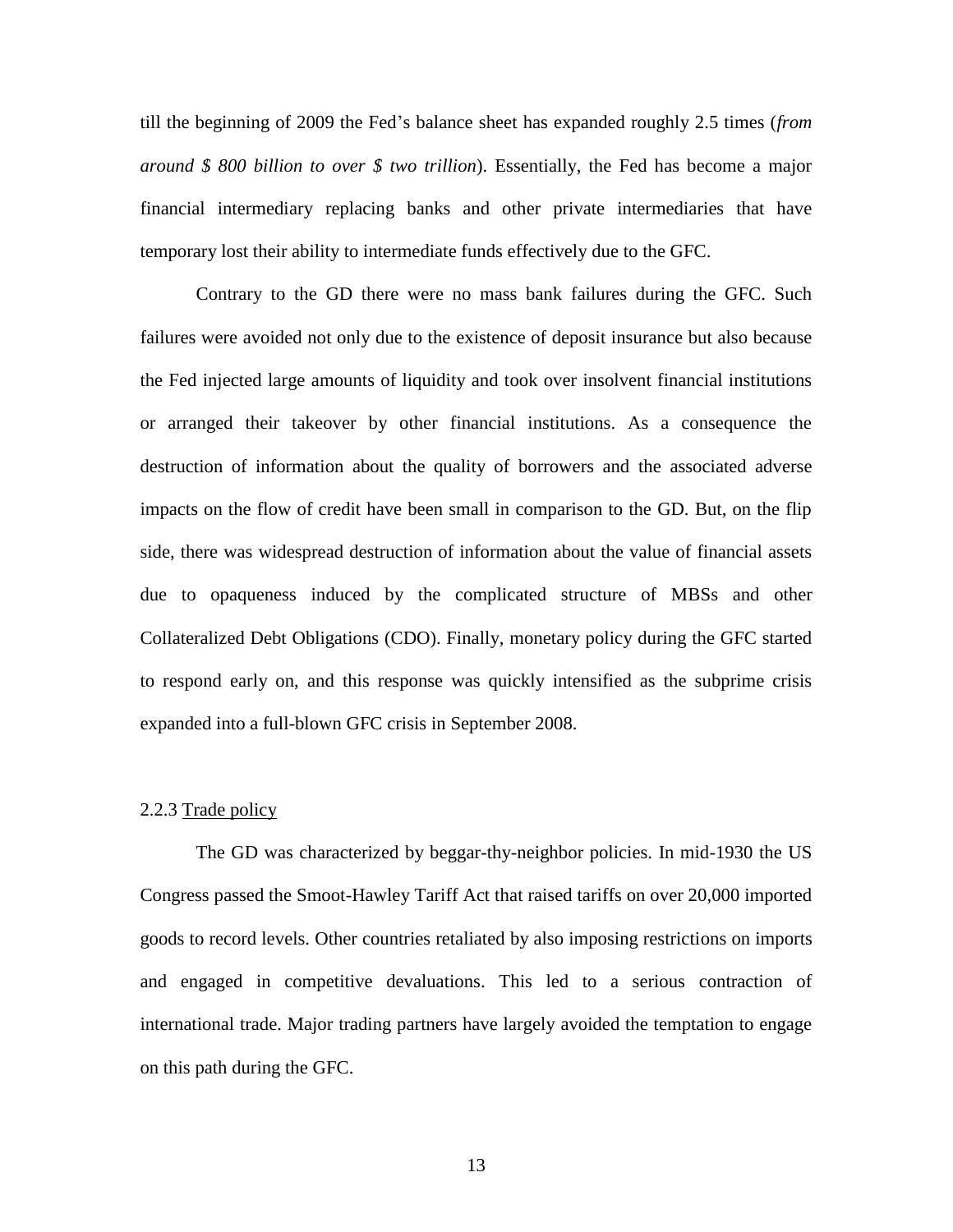At their April 2009 meeting in London the leaders of the G20 group pledged to do whatever is necessary to "*promote global trade and investment and reject protectionism*" (G20 Communique 2009). Although it remains to be seen whether that declaration will be followed, the atmosphere of international cooperation that permeated the meeting is a far cry from the trade wars of the thirties.

#### 2.3 *Comparison of economic performance – - the GD versus the GFC*

Table 1 shows that nominal GDP was below its 1929 level throughout the entire decade of the thirties. It surpassed this level only at the beginning of the forties when the US was gearing up toward WWII. At the peak of the GD, in 1932, *nominal* GDP was lower by about 40 percent than in 1929.<sup>7</sup> By contrast, during 2009, the US economy contracted by a comparatively modest 2.6 percent and forecasts for 2010, although low, are nonnegative.

During the entire decade of the thirties unemployment was persistently above 15 percent, peaking at 25 percent in 1933. The highest US unemployment figure during 2009 is a bit above 10 percent. Although it is the highest such figure over the last twentysix years, it is still substantially lower than the unemployment figures during the GD. Unemployment in the US is likely to peak around the ten percent and to subsequently go down during 2010.

The previous observations are consistent with the view that although we have not seen all the ramifications of the GFC yet, this crisis is substantially shorter and milder than the GD. These differences in economic outcomes are, in large part, attributable to

<sup>&</sup>lt;sup>7</sup> Since the price level went down the real decrease was lower. Romer (2009) puts it at over 25 percent.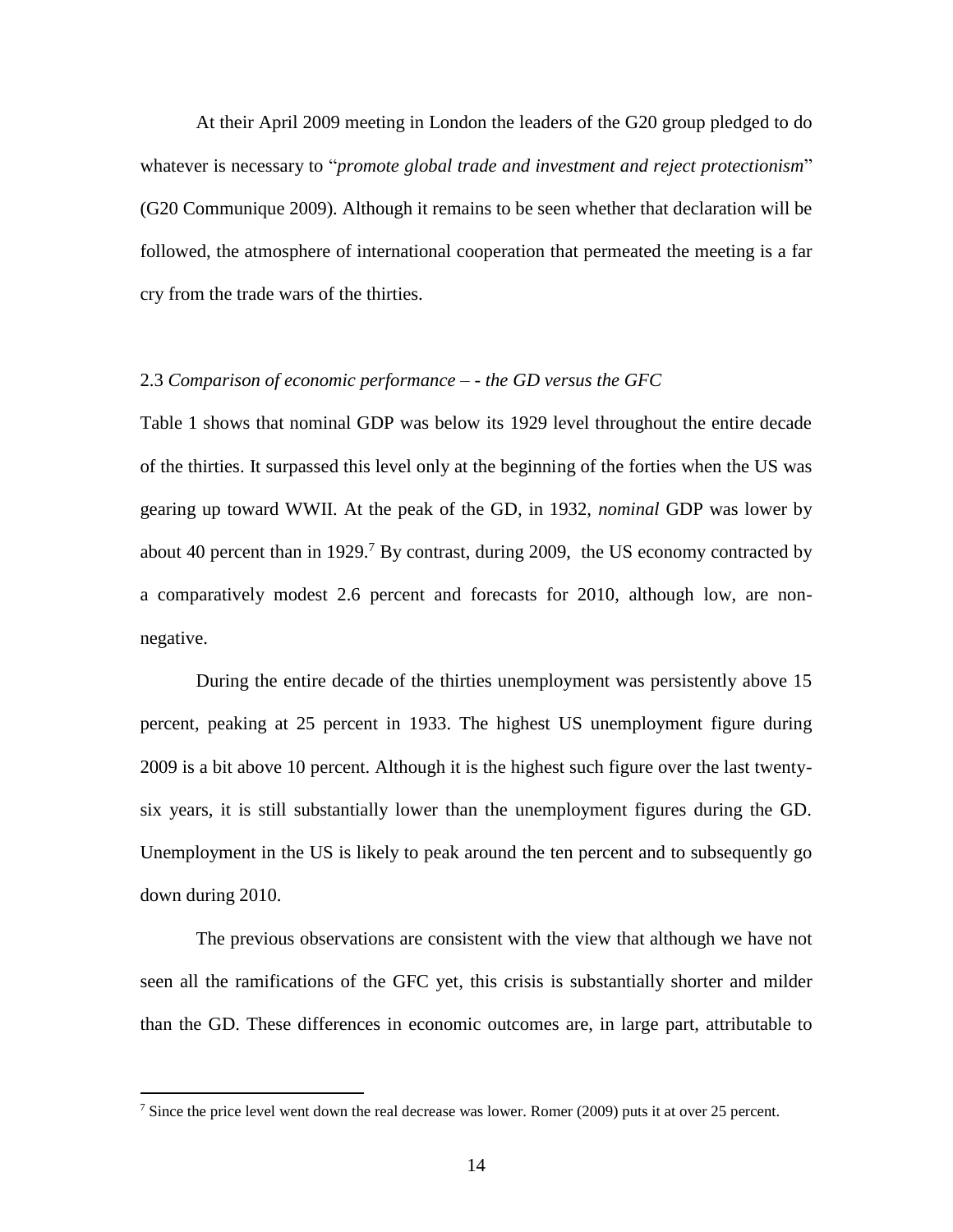differences in policy responses and to differences in economic institutions on the eve of the two crises.

#### 3. **What has been learned and what remains to be learned?**

#### 3.1 *What has been learned from the GD and applied during the GFC?*

The experience of the Great Depression and the related emergence of Keynesian economics demonstrated the potency of expansionary fiscal and monetary policies in the face of credit shocks originating in the financial system. Thirty years after the GD the work of Friedman and Schwartz clarified that letting the money supply shrink during such times can be extremely disruptive for the financial system as well as for the real economy. The lesson of this momentous policy mistake has been strongly internalized by current policymakers at the Fed. The swift and large monetary policy reaction to the GFC is, no doubt, partly due to Bernanke's academic familiarity with the consequences of this mistake. It probably also had an impact on the structuring of the fiscal bailout package devised under secretary Paulson.

During the peak of the GFC, the Fed and the Treasury were essentially accommodating the desires of both users and suppliers of funds in the private sector in order to reestablish credit flows and prevent the disappearance of crucial financial institutions. Final users of funds need a steady stream of credit, banks require sufficient liquidity to operate effectively and, during times of great uncertainty, providers of funds seek safety first. By stepping in, the Fed and the Treasury accommodated both sides of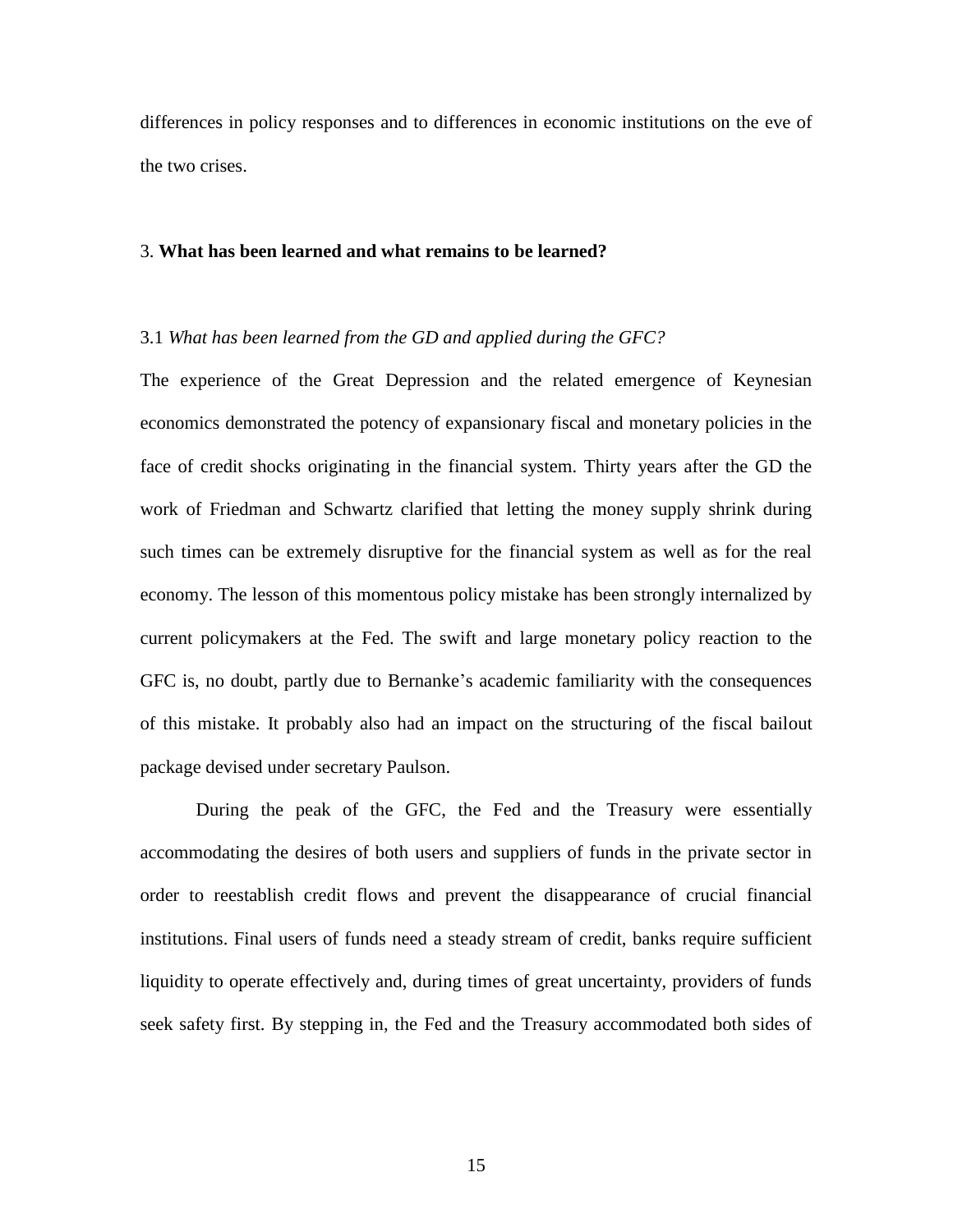the capital market and assured the continuation of some intermediation in spite of the panic that has taken hold of the financial industry.

The Treasury and the Fed are in a unique position to provide such systemic insurance, since the first institution is backed by the power to tax and the second by the privilege to print money.<sup>8</sup> When confidence returns to private financial intermediaries, the need for the involvement of governmental institutions will abate. Hopefully, they will then be able to reduce their substantial involvement in financial intermediation in parallel to the orderly return of private financial institutions into this market.

Other lessons from the GD include the virtual disappearance of traditional bank runs after the enactment of deposit insurance and the creation of an anti-protectionist awareness among policymakers. The disappearance of traditional bank runs following the permanent creation of the FDIC in 1933 clearly demonstrates the benefits and long-term viability of deposit insurance.

The statement against protectionism made at the April 2009 official communique of the G20 attests to the fact that major policymakers today are keenly aware of the dangers of trade wars. This is due to institutional memories about the adverse consequences of such actions during the GD. Paralleling this tendency, there is substantially more coordination of monetary policy, mainly through swaps agreements between central banks and related arrangements. Hopefully, the world's major policymaking centers will continue to largely avoid such trade inhibiting policies. The likelihood that this will indeed be the case is greater than during the great depression for two reasons: First is the demonstration effect of the adverse consequences triggered by

<sup>&</sup>lt;sup>8</sup> Interestingly, the flight to safety at the end of 2008 and the beginning of 2009 enabled the Treasury to borrow funds needed to finance the recapitalization of banks and other activities at low interest rates.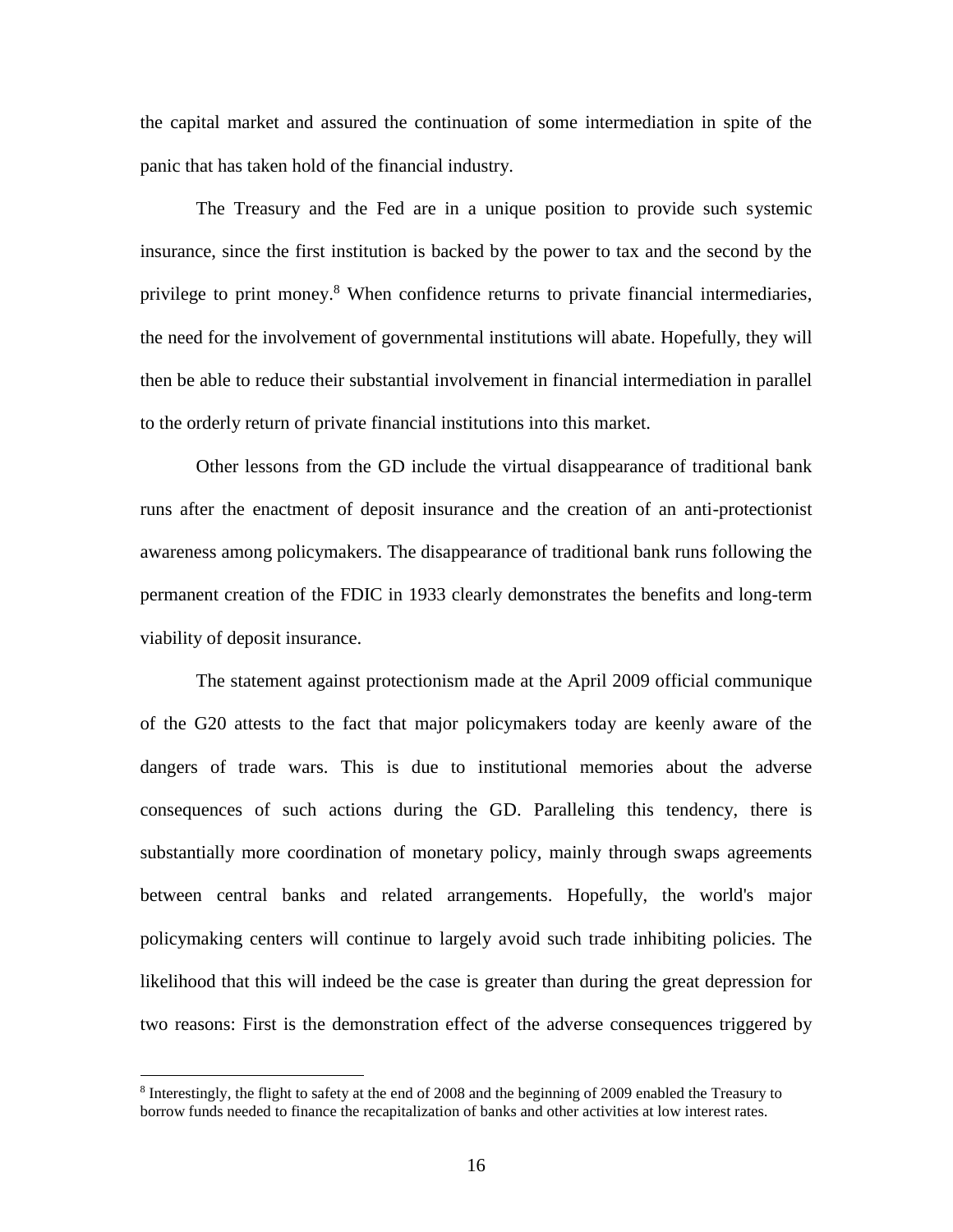such policies during the GD. Second, since the current crisis is likely to be milder and shorter than the GD, the temptations to engage in beggar-thy-neighbor policies will be weaker.

#### 3.2 *Lessons from the GFC and open issues*<sup>9</sup>

#### 3.2.1 Runs among financial institutions

 $\overline{a}$ 

 Due to deposit insurance and the vigorous involvement of the Fed, there hardly were runs on the banks by depositors during the GFC. But opaqueness about the valuation of certain classes of sophisticated financial assets like MBSs and other CDOs brought interbank credit to a virtual standstill, inducing a serious reduction in the availability of credit to firms and households and a flight to safety by savers and institutional investors.

The inability to assess the value of such assets in conjunction with their huge quantities induced a run-like behavior among financial institutions rather than between depositors and banks. Those institutions stopped advancing funds to each other even for very short periods of time and attempted to repatriate all the liquid assets owed them by other financial institutions. In this context it should be noted that runs by sophisticated financial institutions on each other can materialize much more forcefully and swiftly than traditional bank runs by less financially sophisticated depositors. During the last quarter of 2008 this forced the Fed and the Treasury to inject huge amounts of liquidity and of taxpayers' money to buy questionable financial assets in order to prevent a meltdown of the US (and with it of the world) financial system.

<sup>&</sup>lt;sup>9</sup> This subsection introduces some of the most salient new issues raised by the GFC but does not discuss possible solutions. Those are discussed in greater detail in Cukierman (2009).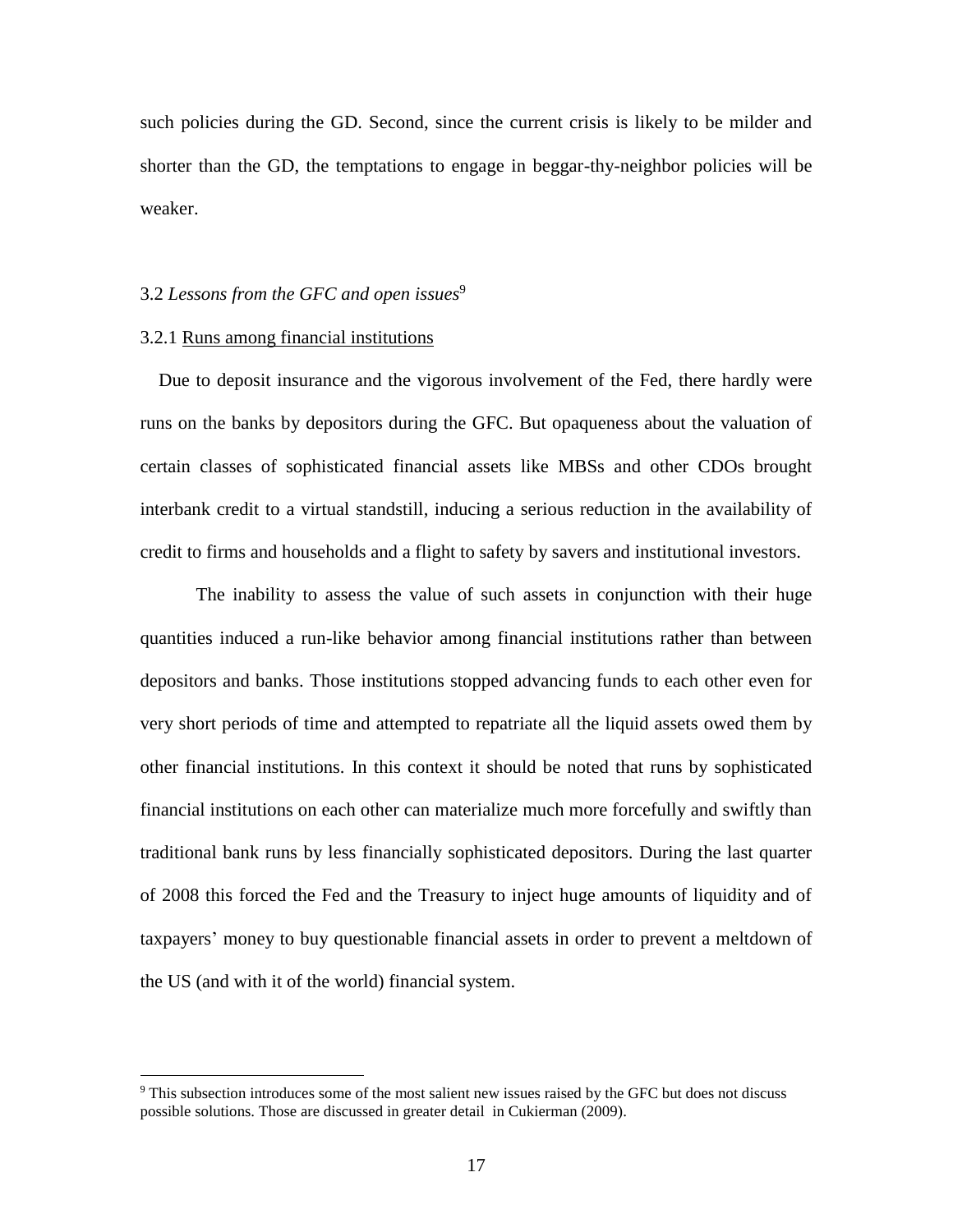Although it is clear that the root cause of the panic following the demise of Lehman Brothers resided in opaqueness about the valuation of assets, several factors combined to produce this lack of transparency. In a nutshell, opaqueness about the value of assets is due to the rise of an unregulated and unsupervised shadow banking system in conjunction with the creation of sophisticated, but poorly conceived, financial instruments. Clearly, an important general lesson from the GFC is that regulation and supervision of financial institutions have to be restructured in ways that will enhance transparency about the valuation of assets and about the financial positions of intermediaries. Although this general principle is simple enough, the devil is in the details. Those details raise difficult tradeoffs between wide and efficient intermediation on one hand, and transparency on the other, and are beyond the scope of this paper.

#### 3.2.2 *Leverage during the GD and the role of financial derivatives during the GFC*

Prior to the GD, banks were lending on margin against stock collateral. As a result, when the stock market crashed in October 1929, the value of collateral went down and the banks contracted credit to the real economy. Once the bubble burst, the large amounts of leverage built up during the twenties ruined numerous investors and financial firms. This initial adverse shock to the financial system was subsequently transmitted to the real sector through inaction and policy mistakes on the part of policymakers. A similar mechanism of over-leverage operated during the GFC. During the real-estate boom over-optimism led to the buildup of excessive amounts of leverage. Once the realestate boom turned into a bust, this leverage severely impacted the liquidity and solvency of major financial institutions.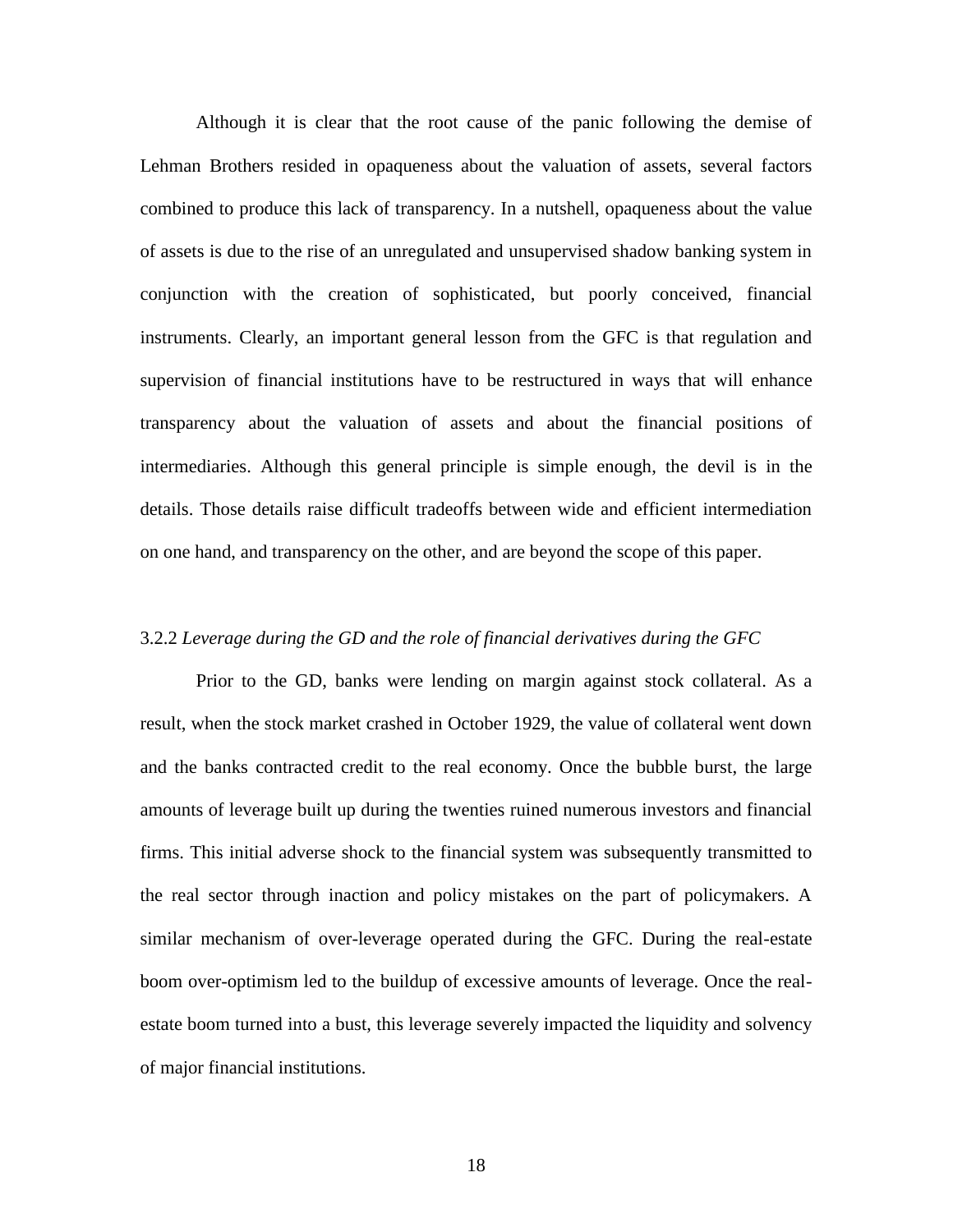Although there are strong analogies between the broad mechanisms that burst the financial bubbles at the starts of the GD and the GFC, the latter crisis is characterized by financially sophisticated derivative products that did not exist during the GD. One prominent derivative, if only because of its size, is the collateralized debt swap (CDS) invented by Black and Scholes. CDSs are typically bilateral contracts that enable one party to either assume or reduce credit exposure on one or more debt obligations of named issuers (further details appear in chapter 18 of Sundaresan (2009)). This market – initiated as late as the mid-nineties – grew enormously during the last ten years, reaching an estimated stock of over \$ 60 trillion in 2008. Prior to the crisis, CDSs written by AIG covered more than \$440 billion in bonds, but AIG did not possess the funds required to cover losses of such magnitude in case the contingencies stipulated in the CDS contracts materialized. The collapse of Lehman Brothers triggered such an event, exposing AIG to bankruptcy and forcing the authorities to bail it out. Due to their derivative nature, CDSs are either not regulated or very poorly regulated. This, in conjunction with the fact that they are not traded on organized exchanges, raises important new questions about the pros and cons of such instruments and about their regulation.

#### 3.2.3 The too-big-to-fail problem

 $\overline{a}$ 

The GFC brought to the forefront the too-big-to-fail problem. This problem was largely non-existent during the GD because, at the time, the central bank and government did not believe they should rescue ailing financial institutions. They simply let thousands of US banks fail.<sup>10</sup> The attitude of contemporary policymakers is completely different. Rescue

<sup>&</sup>lt;sup>10</sup> There was some attempt to recapitalize banks during the GD under Roosevelt. However its size was modest in comparison to the bailout effort, to date, during the GFC.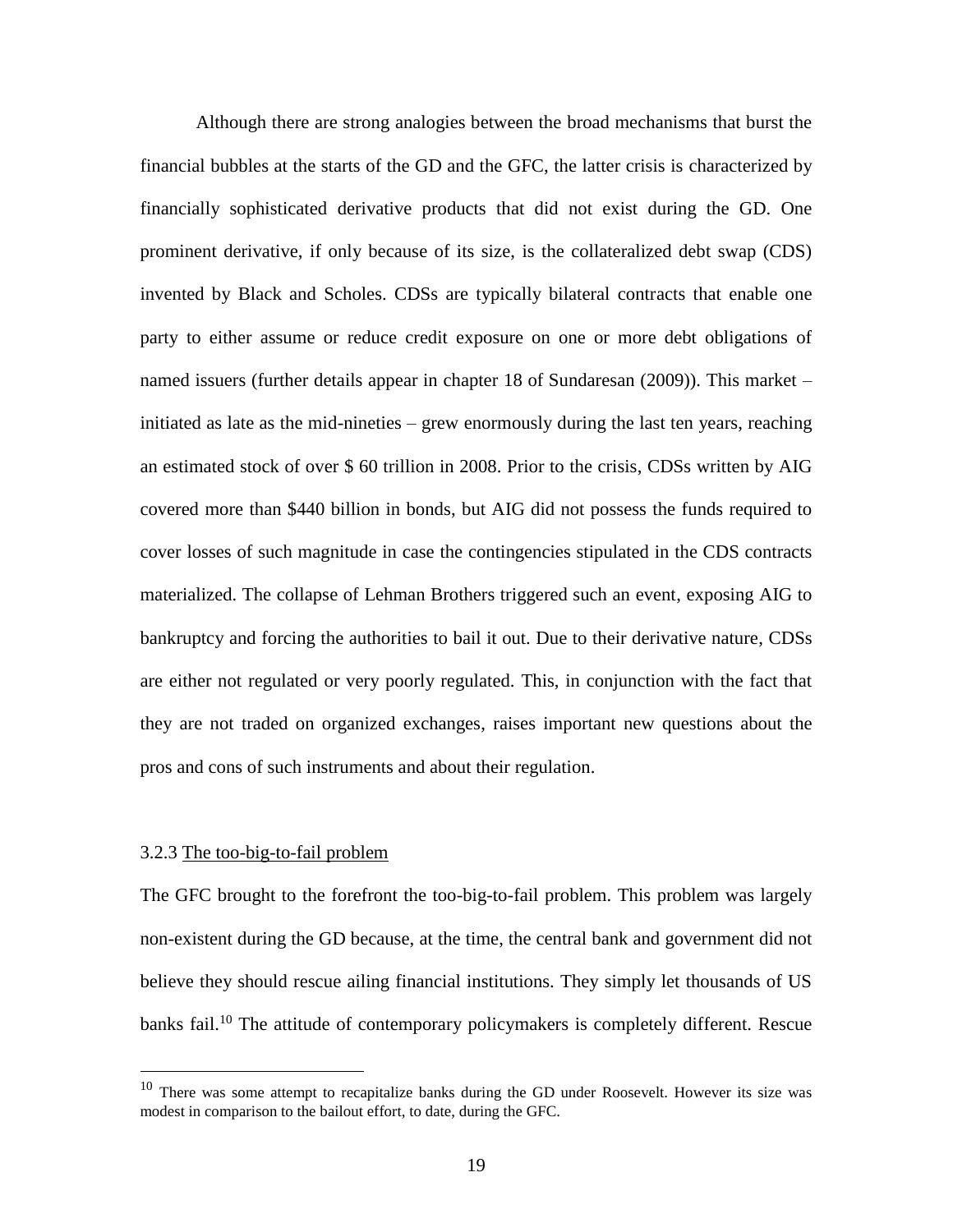operations of US investment banks during the GFC, as well as the downfall of Lehman Brothers, clearly demonstrate that the Fed and the US Government will not tolerate failures of systemically important financial institutions.<sup>11</sup> Managers of systemically important institutions expect therefore that, if they fail, the authorities will come to their rescue. They consequently choose portofolios that carry risk levels higher than the socially optimal levels, not only because they do not internalize systemic risks, but also because they expect to be bailed out.

Once a crisis develops, it is likely that bailouts of systemically important institutions are preferable to the financial disruptions that would otherwise occur. But this induces *ex ante* opportunistic behavior on the part of large financial institutions – raising the likelihood of crises. Appropriately devised, and tightly enforced, regulation of financial institutions is currently developed with the aim of minimizing this moral hazard problem in a world for which bailouts of large institutions are common practice.

#### 3.2.4 The incompleteness of micro based risk assessments by financial institutions

The GFC revealed that, in spite of the modern financial wizardry at their disposition, many financial institutions seriously underestimated the risks inherent in some of their investments. Although they often did a reasonable job in estimating micro risks of default on assets, major financial institutions often overlooked systemic risks due to correlations between macro aggregates. In addition, even purely micro based probabilities of default

<sup>&</sup>lt;sup>11</sup> During 2008 Bear-Stern, AIG, Citibank, Merrill-Lynch, Fannie Mae and Freddie Mac were bailed out in various ways. Although Lehman Brothers was not rescued it is clear that the financial shock waves created by its downfall raised the likelihood that systemically important institutions will, most likely, be bailed out in the future.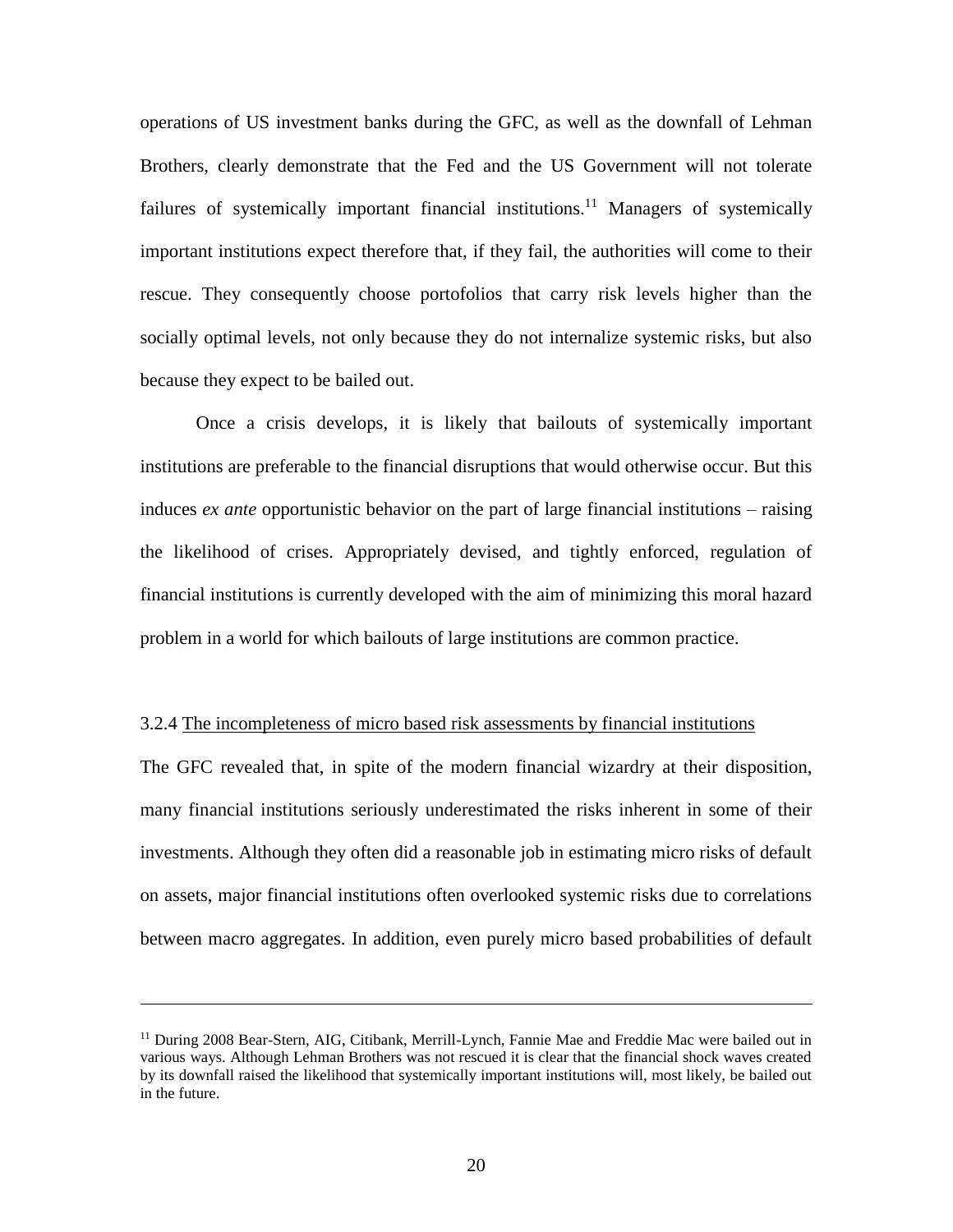were estimated using data on several recent years rather than data from at least a full cycle. This reinforced the overly optimistic view of risks during the latter part of the realestate boom.

#### 3.2.5 A reinterpretation of the Keynesian liquidity trap in view of the GFC

When I was first exposed to the (IS-LM type) Keynesian liquidity trap during the midsixties, I was told that there is a sufficiently low interest rate (not necessarily zero) at which the demand for money becomes infinite. As a result, any attempt to reduce the interest rate by monetary expansion is doomed to failure since the public is willing to passively absorb any demand for money at that interest rate. I recall that this argument always mystified me, since I could not imagine circumstances under which the public would demand such large quantities of money. While watching the unfolding of the GFC I finally understood what I tend to believe now is a realistic (and correct) interpretation of the liquidity trap story.

Two bases for this reinterpretation should be clarified upfront. First, the "infinite" or, more appropriately, "large" demand for money originates mainly in the banking and financial sector rather than with the "public" at large. Second, during the peak of a financial crisis those institutions are willing to passively absorb any amount of liquidity rather than transform it into return yielding assets because of two main reasons. One is the preceding depletion of their liquid assets and capital, and the other is a very substantial increase in the perceived riskiness of lending during the peak of the financial crisis. Microfoundations for such behavior in the presence of learning about the economy during periods of increased uncertainties are developed in Cukierman (1980) and in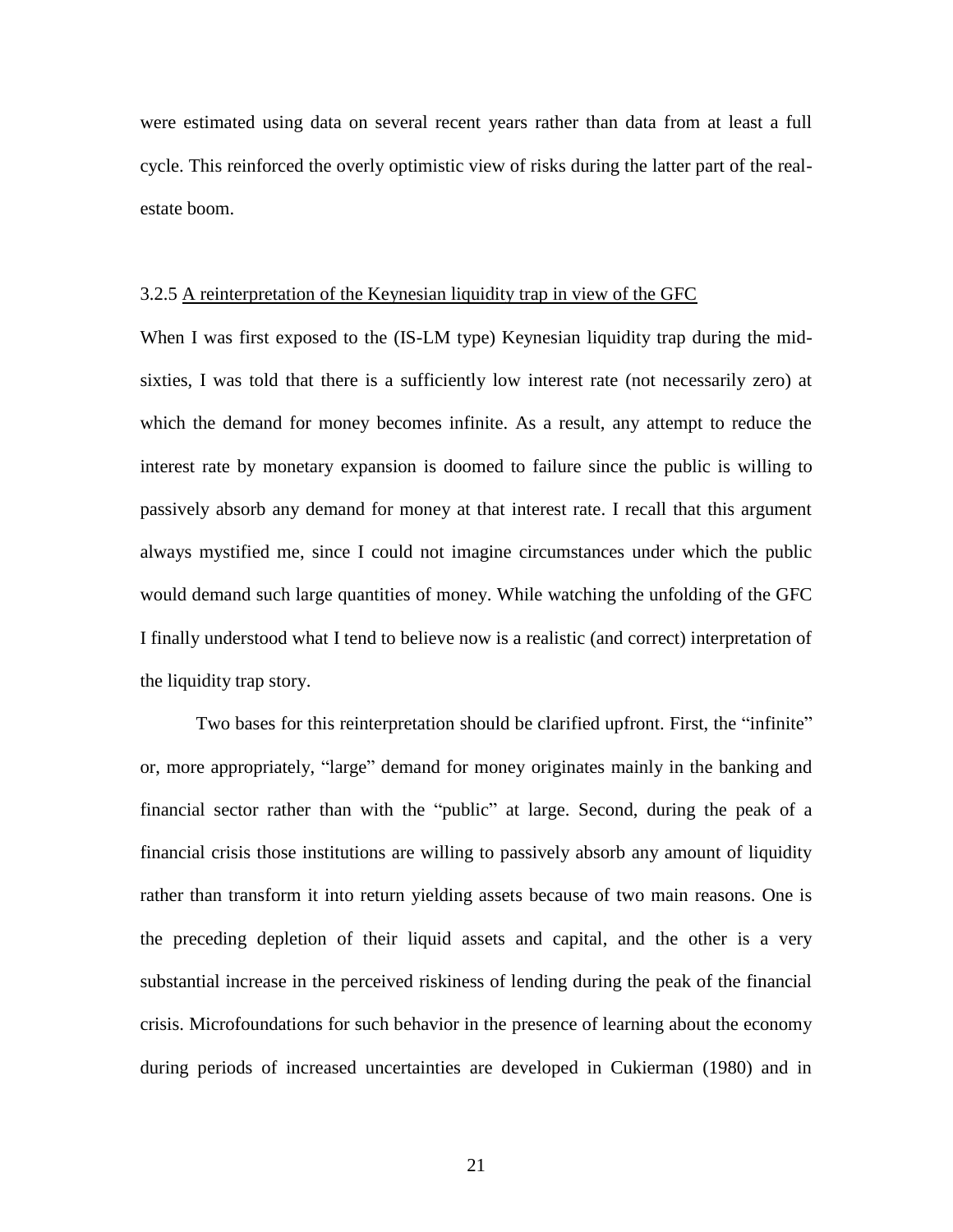Bernanke (1983a). Those observations are, I believe, appropriate for both the GD and the GFC.

The above scenario implies that the transmission of monetary policy to the real economy crucially depends on the behavior of individual financial firms. This behavior depends, in turn, on the state of their liquidity, their capital and on their perceptions about the level of uncertainty in the economy. When times are perceived to be tranquil, injections of central bank money into the economy are swiftly transformed into additional credit and lower rates. But when, as was the case during the peak of the GFC, uncertainties are high, the injected liquidity sits in the balance sheets of banks and has little impact on both the quantity and the price of credit to the real economy.

The reinterpretation above leads to three conclusions: First, the transmission of monetary policy actions to the real economy depends on the reaction of the banking system. Second, this reaction is likely to be quite different during normal than during crisis periods. Last, but not least, a reasonable description of the transmission of monetary policy generally requires sufficiently detailed descriptions of the behavior of banks and other financial intermediaries.

#### 4. **Comparison of New Keynesian models with Keynesian frameworks of the sixties**

4.1 *Introduction*<sup>12</sup> The sixties are generally believed to be the heyday of Keynesian economics with respect to both theory and policy prescriptions. During the last decade, a technically sophisticated body of theory known as "New Keynesian" managed to introduce Keynesian sticky price ideas into dynamic stochastic general equilibrium

 $12$  This section draws on section 2 of Cukierman (2005).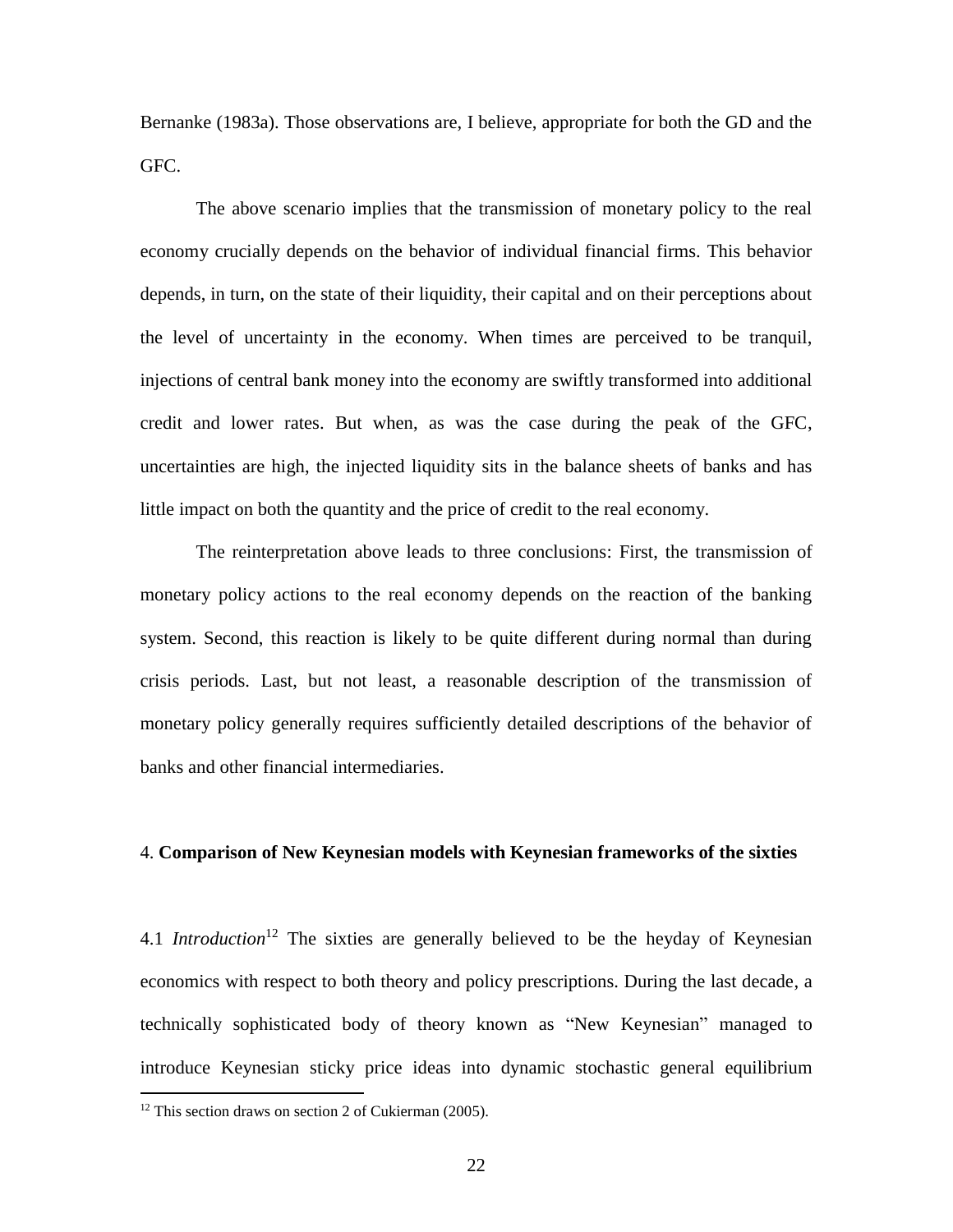(DSGE), opening the door for integration of real business cycle (RBC) with monetary theory and policy. Woodford's (2003) impressive monograph lays foundations for this approach. Gali (2008) is a compact graduate textbook introduction to the area.

This new body of literature has been taught to recent generations of PhD students and is quite active research-wise. To many young researchers in the sub-area it is the standard way of doing macro models with sticky nominal variables. My experience has been that many (of the highly clever young researchers) in this active area possess only vague notions about the "old" Keynesian models of the sixties. By the same token, most older researchers who contributed to the development of such models are largely ignorant of the contributions made within the New Keynesian framework. The main objective of this section is to close some of this intergenerational gap by presenting a non-technical but conceptually precise comparison of the main similarities and differences between the new and the old Keynesian frameworks.

#### 4.2 *Comparison*

1. The main factor common to both frameworks is that, at least within some range, prices and/or nominal wages are sticky and economic activity is demand determined. In the old version the microfoundations of this process are not explicitly specified and, at least in its polar version, old Keynesian thinking admits of one of the two following alternative regimes: In one, output adjusts fully to satisfy demand while the price level does not respond at all to demand shocks. In the other, "full employment" regime output does not respond and all the burden of adjustment to demand shocks is borne by the price level. In New Keynesian models (NKM) there are explicit microfoundations based on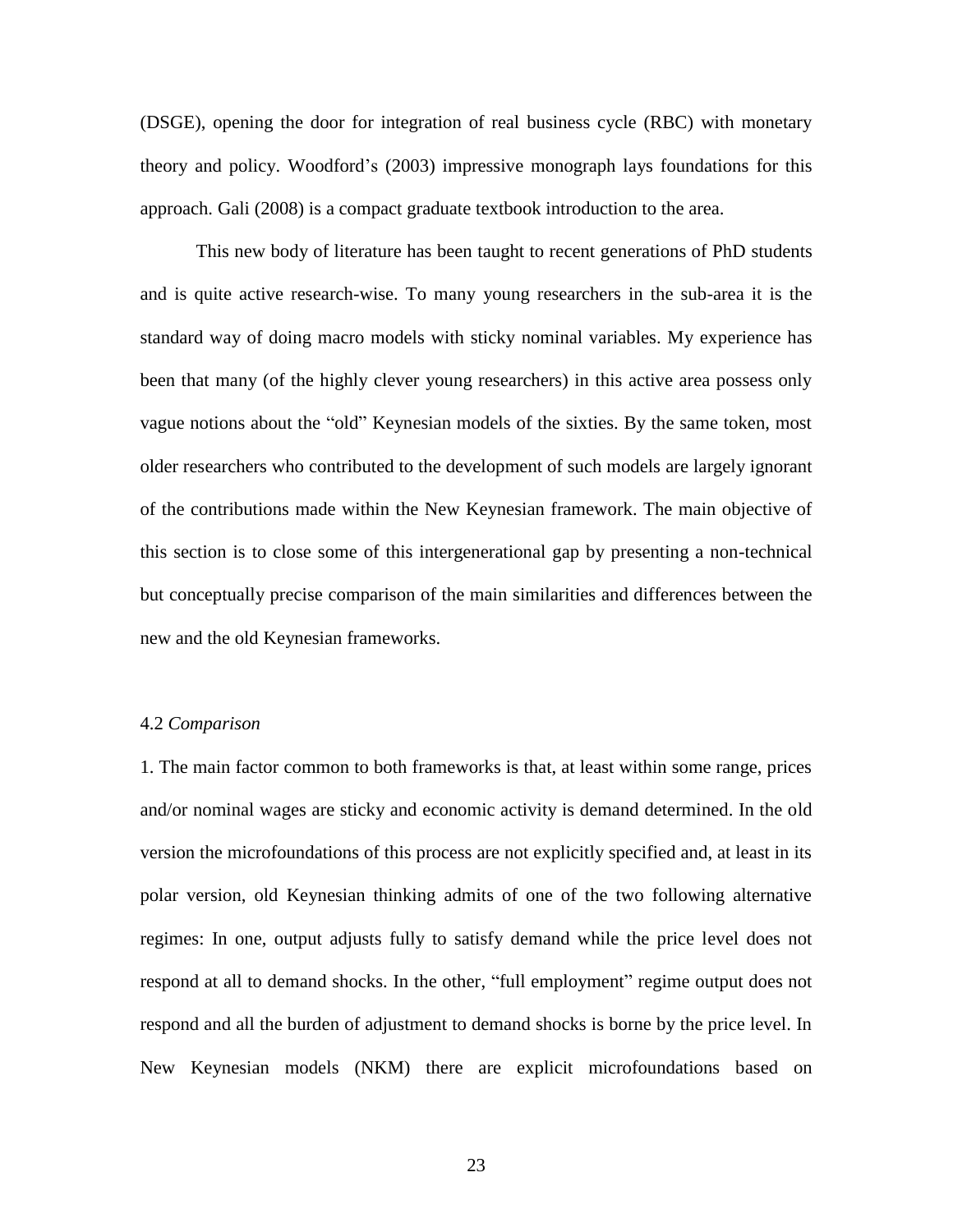monopolistic competition, due to product differentiation and sticky prices that are motivated by costs of price adjustments. An early theoretical formulation of such a framework appears in Blanchard and Kiyotaki (1987). Due to the temporary stickiness of prices and the existence of positive profits, it is optimal for firms to accommodate demand shocks by means of higher production within some range. The micro foundations of practically all New Keynesian frameworks originate in the microeconomic model of Dixit and Stiglitz  $(1977)$ .<sup>13</sup>

2. Contrary to standard old Keynesian models (OKM), prices in NKM are sticky only temporarily.<sup>14</sup> When the appropriate time comes, the individual firm's price is reset at an optimal level that takes into consideration the fact that resetting the price again in the future is costly. As a consequence, current price-setting behavior is a function of current inflationary expectations. This requires the explicit modeling of inflationary expectations which are normally specified as being model consistent expectations. The optimal resetting of prices and the influence of inflationary expectations on this activity are absent in OKM, since firms in this model are price takers rather than price setters.

3. Asymmetries in upward versus downward adjustments of nominal variables is an important element of OKM. In particular, OKM postulate that prices, and particularly nominal wages, are more sticky downward than upward.<sup>15</sup> By contrast, in NKM the degree of nominal stickiness is independent of the direction of pressure for price change.

<sup>&</sup>lt;sup>13</sup> This statement is also true for open economy versions of New Keynesian frameworks like Obstfeld and Rogoff (1995).

 $14$  In the old models there is no explicit mention of the length of time over which prices are sticky.

<sup>&</sup>lt;sup>15</sup> Recent evidence for the US supports the view that nominal wages are particularly sticky downward (Bewley (1999)).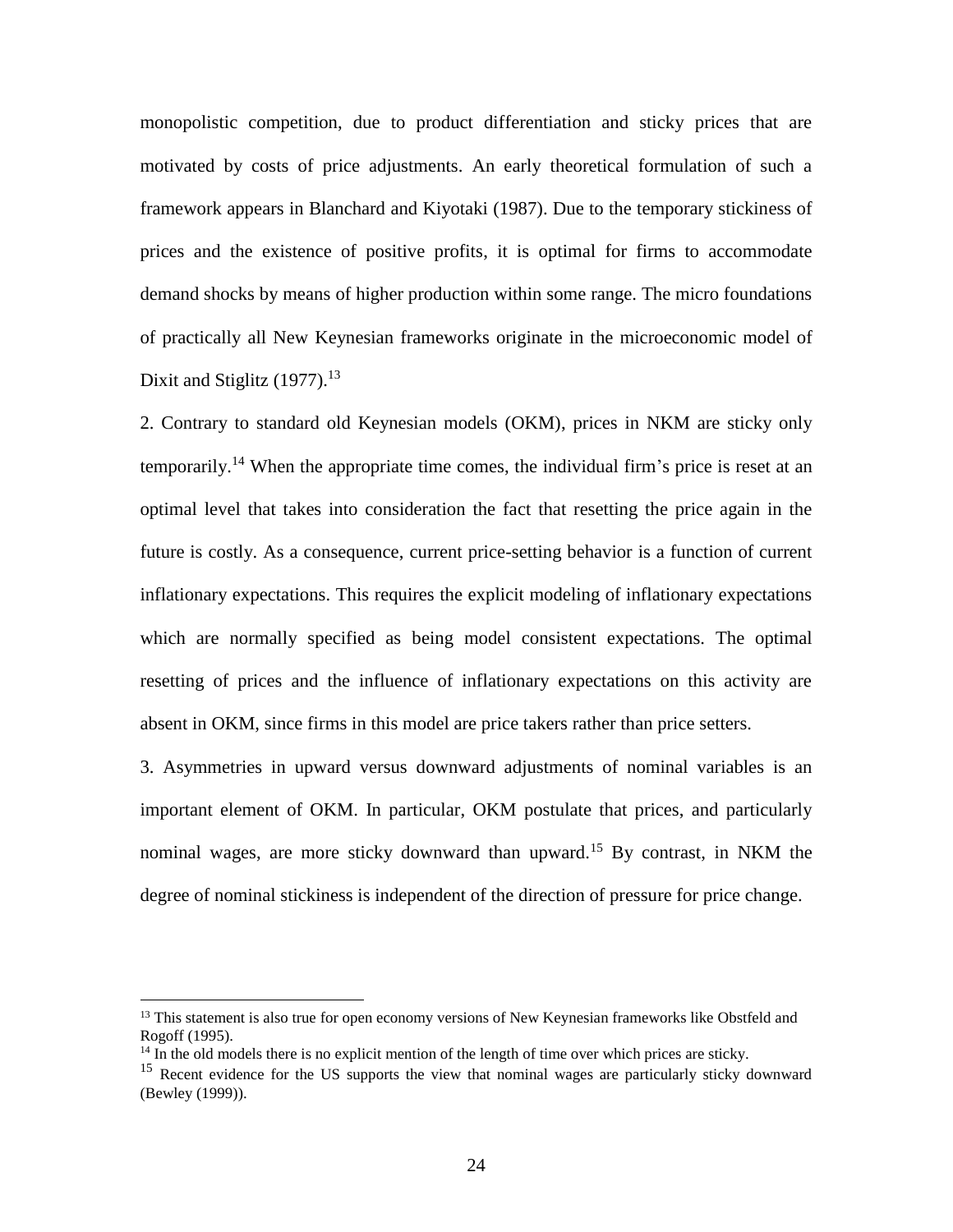4. All firms in the economy normally do not adjust their prices simultaneously. OKM are silent on this issue. An attractive feature of NKM is that they attempt to evaluate the positive and normative consequences of price staggering. For tractability reasons the costs of price adjustment are not modeled explicitly. Following a suggestion by Calvo (1983), it is postulated instead that each firm can reset its price in any given period with a constant probability that is smaller than one. As a consequence, when a firm gets the opportunity to reset its price, it takes into consideration that it might not be given such an opportunity again for a number of periods to come. This formalism is widely used in NKM to evaluate the costs of inflation and to draw conclusions for optimal monetary policy.<sup>16</sup>

5. Like RBC models on which they are anchored, NKM feature explicit dynamic optimization at the level of the individual economic unit. For the most part, OKM of the sixties were static and did not incorporate micro based consequences of those dynamics. In particular, intertemporal substitution of consumption is absent in OKM.

6. The dynamics of inventory accumulations and decumulations play an important role in Keynes's original thinking and in some large-scale econometric models of the sixties. To this point NKM has not incorporated inventories into the analysis.

7. Both old and new Keynesian models largely abstract from supply constraints when dealing with the effects of demand on economic activity. This is usually assumed explicitly in the old models. In the new models this is done by implicitly assuming that

<sup>16</sup> Explicit modeling of the consequences of costs of price adjustments for *endogenous* price setting decisions have been extensively studied during the eighties at the *micro* level. A collection of relevant articles appears in Sheshinski and Weiss (1993). Another device occasionally used to model costs of price adjustments in New Keynesian models are quadratic costs of price adjustments (Rotemberg and Woodford (1997)). Although convenient analytically, this device is less attractive than its Calvo counterpart for two reasons: First, it does not generate nominal staggering. Second, its implicit assumption – that the costs of price adjustments increase at an increasing rate with the size of the adjustment – appears rather unrealistic.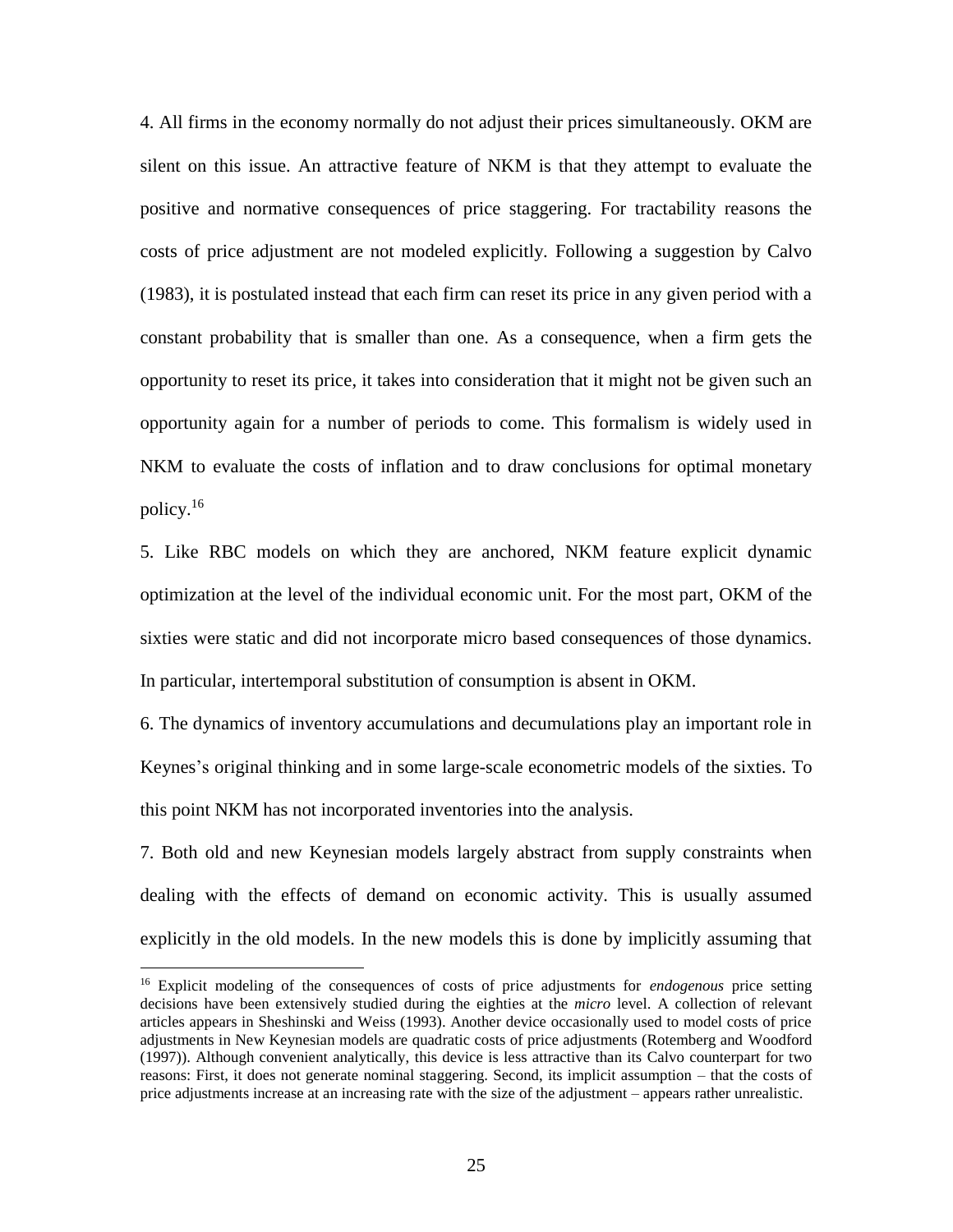the demand shocks are not too large, so that total demand facing a typical firm is smaller than the level of output at which the firm's marginal cost of production becomes larger than its temporarily fixed price. In the absence of this assumption, actual economic activity would have to be specified as the minimum between that level of output and demand.

In summary, the main distinguishing feature of NKM is that they incorporate sticky prices and monopolistic competition into RBC frameworks. In so doing, they build a bridge between neoclassical and Keynesian frameworks in which economic activity is demand determined. But it seems that one could have characterized the body of research with equal justification under the NKM heading as a "new neoclassical synthesis." This equally plausible characterization is reflected in the title of Goodfriend and King's (1997) paper. Titles aside, an attractive byproduct of this synthesis is that it makes it possible to explicitly recognize the effects of inflationary expectations on current price-setting behavior.

#### 4.3 *Further reflections*

The experience with the subprime crisis, which preceded the GFC, revealed the importance of the housing market and of supervision and regulation of the financial system. In particular, it reminded economists that prices in the housing and construction sector are largely determined by the availability of credit and by the relative returns and risks on other assets. Thus a change in prices in the housing sector can occur just because of a shift in portfolio preferences, or because of changes in the availability of credit. Such mechanisms are nonexistent in the NKM but are recognized in more elaborate OKM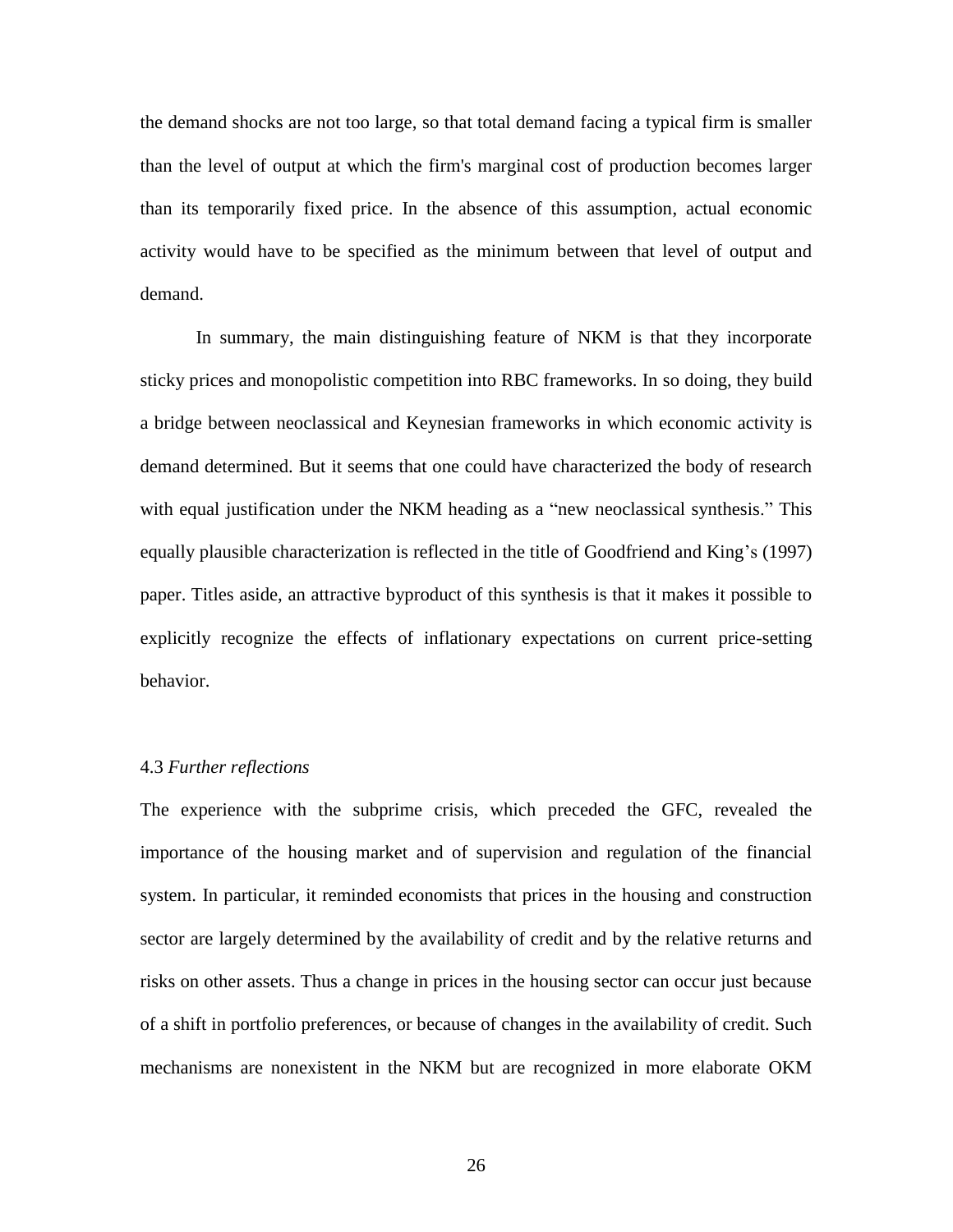from the sixties. Examples are Tobin's (1969) general equilibrium approach to monetary theory and Ando and Modigliani's (1969) evaluation of stabilization policies within a large-scale econometric model of that time (the Federal Reserve Board MPS quarterly econometric model).

A large number of supervisory and regulatory failures surfaced as a consequence of the GFC (details appear in Cukierman (2009)). Both old and new Keynesian models are largely silent about the impact of supervision and regulation of the financial system on the likelihood of financial crises.

#### 5. **Concluding remarks**

What are the main analogies and differences between the GD and the GFC? A nutshell answer is that both crises originated in the financial sector following periods of overoptimism, excess leverage and low interest rates. The GD was propagated and extended to the real sector by inadequate institutions, prolonged policy inaction and subsequent aggregate policy errors. To a large extent those second-round problems have been avoided, at least to date, during the current crisis.

 The GFC was allowed to develop due to interactions between the common factors above on one hand, and regulatory forbearance, insufficient financial regulation of the shadow banking system and financial innovations that seriously hampered the ability of market participants to estimate the value of large classes of financial assets, on the other.

 The GD led to the Keynesian revolution in economics. It is natural, by analogy, to expect that the GFC will also engender changes in the agenda of economic research. I conclude this article with some speculations about possible changes in the focus of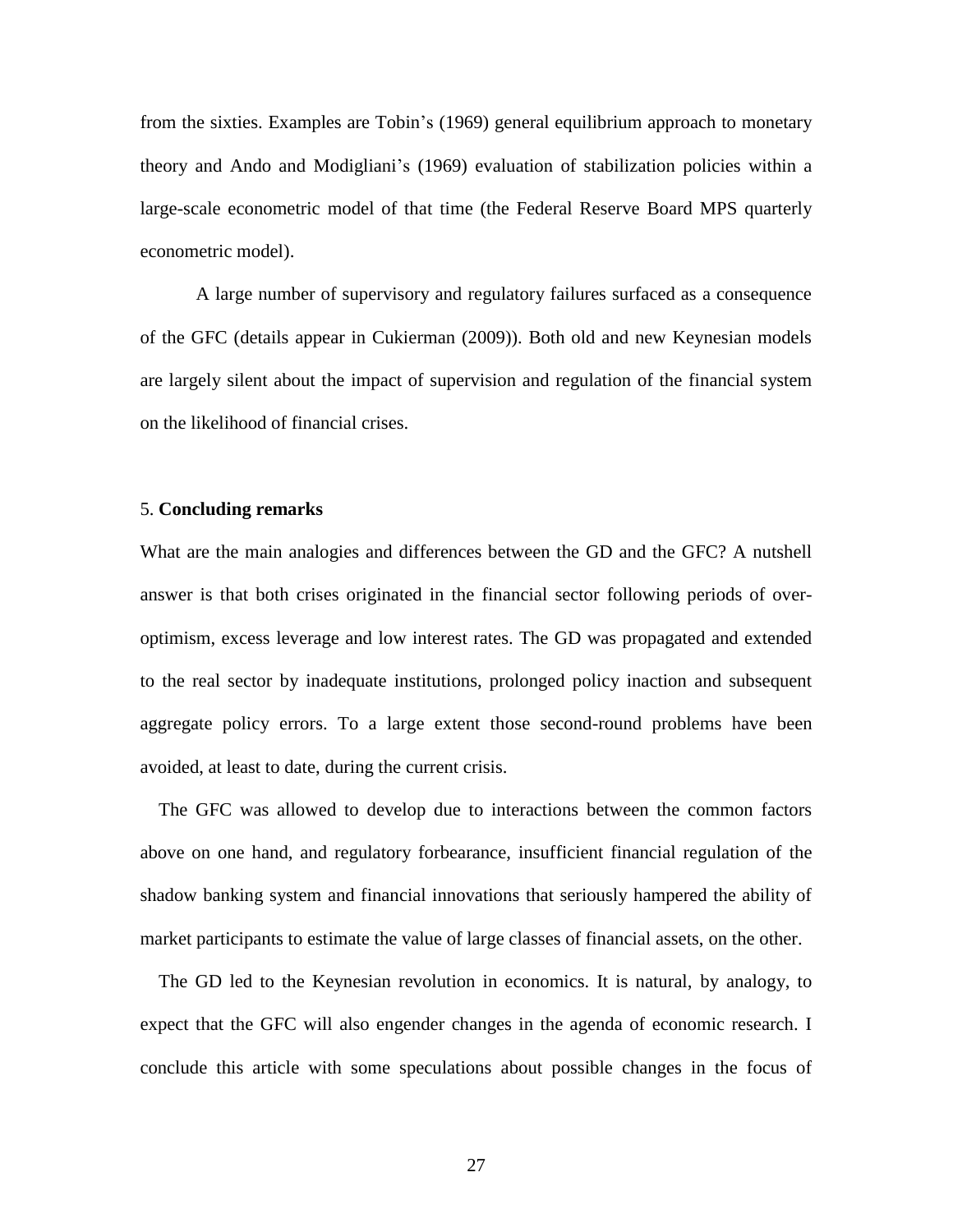economic research in the aftermath of the current crisis. First, much more attention will be devoted to explicit modeling of the behavior of financial intermediaries. The currently popular New Keynesian framework will either be extended to include a meaningful financial sector or be seconded/replaced by other paradigms. Second, the extreme New Keynesian view that monetary policy operates *only* through the interest-rate channel (developed in chapter 3 of Woodford (2003)) is likely to be pushed aside by the view that this policy can operate via *both* stocks (quantitative easing) as well as through the interest rate.<sup>17</sup> Third, future monetary policy procedures are likely to give more emphasis to financial stability in comparison to price stability.<sup>18</sup> In parallel, the role of central banks in supervision and regulation is likely to increase.

Neither old nor new Keynesian models pay much attention to the impacts of financial supervision and regulation as well as of the micro structure of financial markets and contracts on macroeconomic equilibrium. The GFC makes the development of such analysis essential. Preliminary – mostly micro or finance-based – research is starting to emerge. Examples are Hart and Zingale (2009) in the micro area, Duffie and Zhu (2009) in Finance, and Brunnermeier *et al.* (2009) in the more practically oriented regulatory reform arena. The more demanding theoretical macro extensions are likely to follow later. Finally, the wide price gyrations observed in financial markets since summer 2008 are likely to revive the view that bubbles and multiple equilibria driven by *oscillations between fear and greed* may be more common than acknowledged by existing theories. An important challenge in this area is to find ways to evaluate the links between the

<sup>&</sup>lt;sup>17</sup> Interestingly, the monetary policy procedures of the ECB and of the Bundesbank before it are based on this view.

 $18$  Chapter 7 in Cukierman (1992) shows that there is a tradeoff between price stability and financial stability, and discusses determinants of this tradeoff.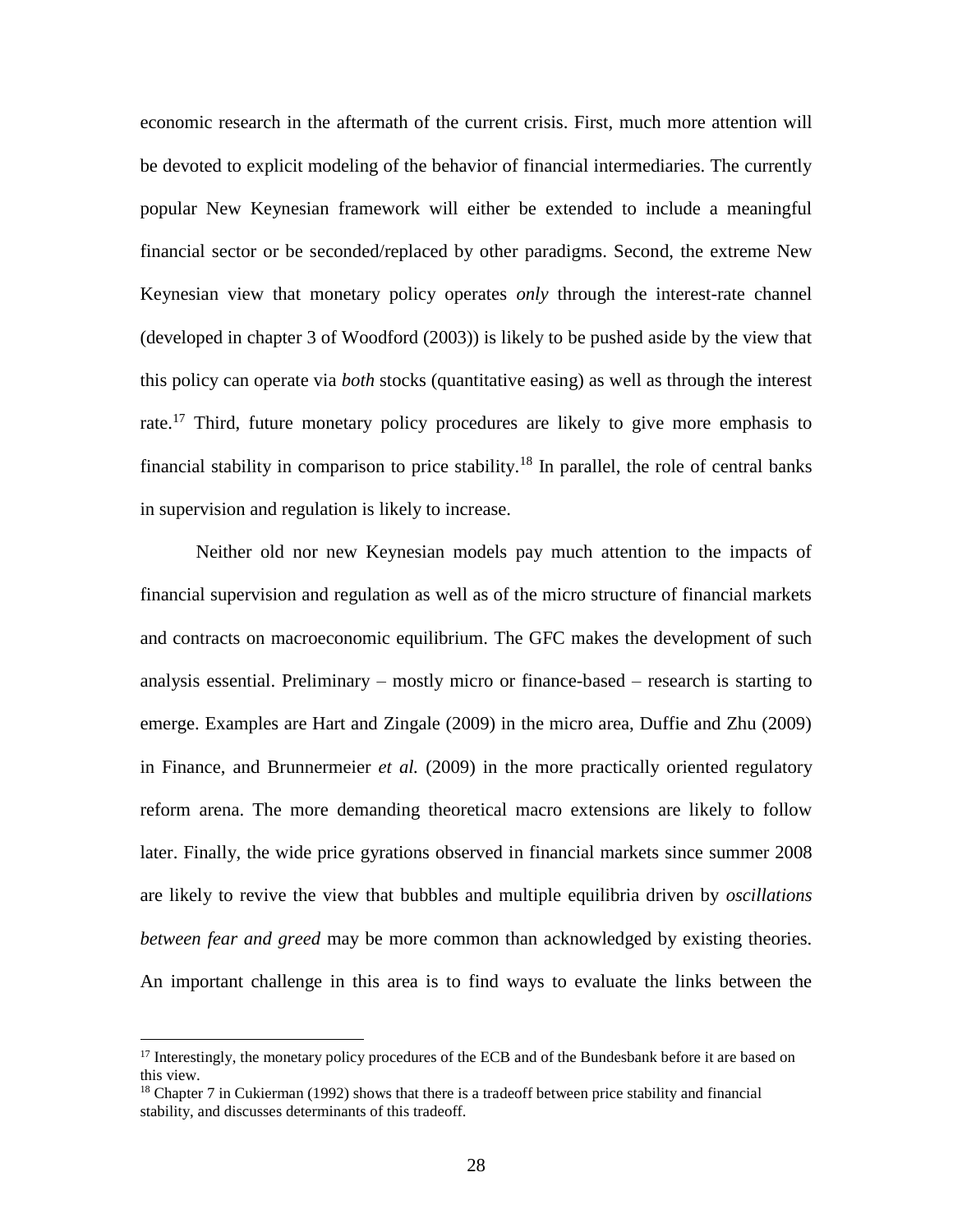quality of supervision and regulation on one hand and the likelihood of booms and busts on the other.

#### 6 **References**

Ando, A., and F. Modigliani (1969). Econometric Evaluation of Stabilization Policies. *American Economic Review* 59, 296-314.

Bernanke, B. (1983a). Irreversibility, Uncertainty, and Cyclical Investment, *Quarterly Journal of Economics* 98(1), 85-106.

Bernanke, B. (1983b). Non-Monetary Effects of the Financial Crises in the Propagation of the Great Depression. *American Economic Review*, 73.

Bewley, T. (1999). *Why Wages Don't Fall During a Recession*. Cambridge, Mass.: Harvard University Press.

Blanchard, O., and N. Kiyotaki (1987). Monopolistic Competition and the Effects of Aggregate Demand. *American Economic Review*, 77, 647-666.

Brunnermeier, M., A. Crockett, C. Goodhart, A. Persaud and H. Shin (2009). The Fundamental Principles of Financial Regulation, *Geneva Reports on the World Economy 11*, ICBM and CEPR, Preliminary.

Calvo, G. (1983). Staggered Price Setting in a Utility-Maximizing Framework. *Journal of Monetary Economics*, 12, 383-398.

Cukierman, A. (1974). A Test of the 'No Trade-off in the Long Run' Hypothesis. *Econometrica*, 42(6), 1069-1080.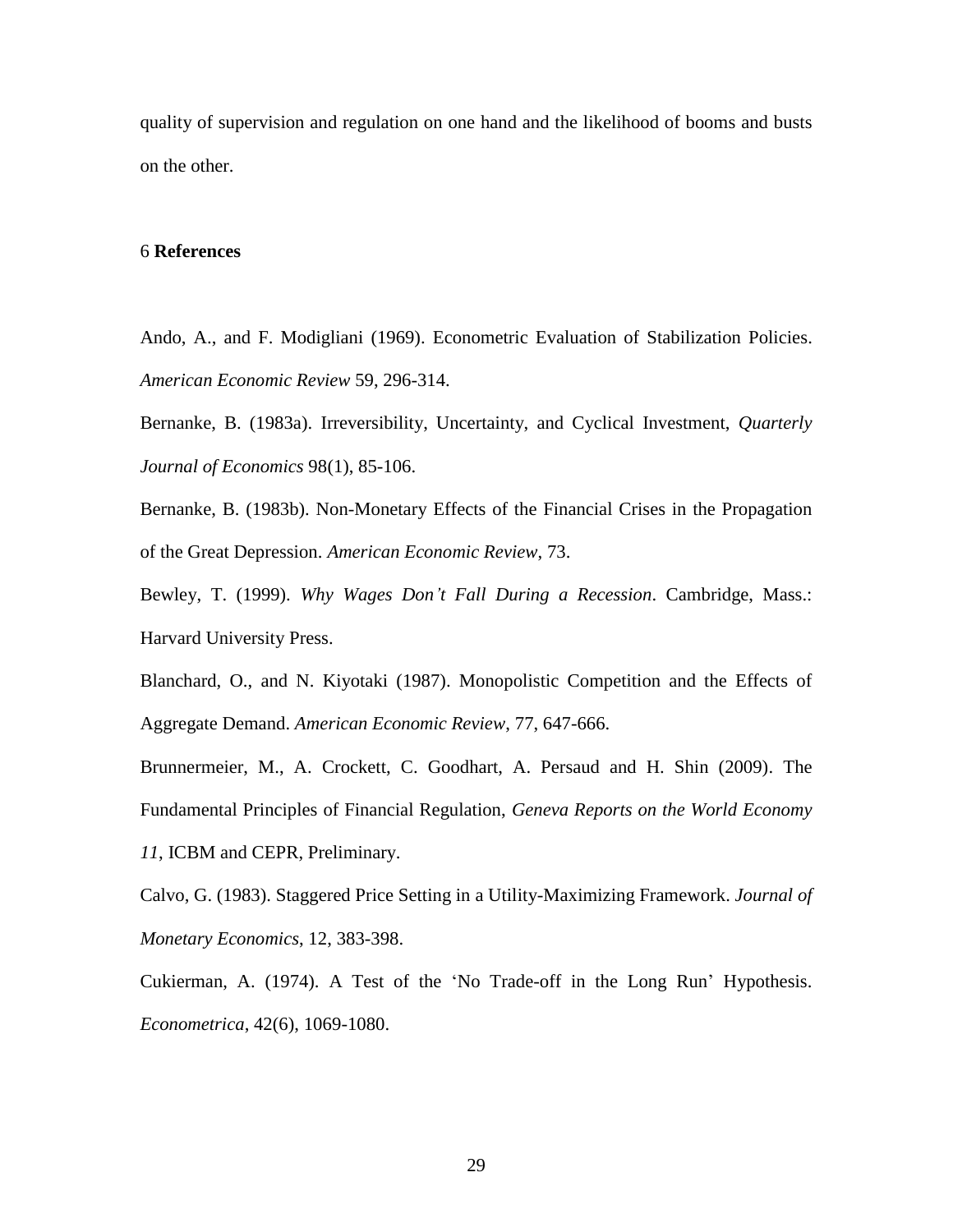Cukierman, A. (1980). The Effects of Uncertainty on Investment Under Risk Neutrality with Endogenous Information. *Journal of Political Economy*, 88, 462-475.

Cukierman A. (1992), Central Bank Strategy, Credibility and Independence: Theory and Evidence. Cambridge, MA: The MIT Press.

Cukierman, A. (2005). Keynesian Economics, Monetary Policy and the Business Cycle – New and Old. *CESifo Economic Studies*, 51(4), 697-728.

Available at: http://www.tau.ac.il/~alexcuk/pdf/CES-ifo-ES-12-05.pdf.

Cukierman, A. (2009). Reflections on the Crisis and on Its Lessons for Regulatory Reform and for Central Bank Policies. Keynote lecture presented at the conference on: *After the Big Bang: Reshaping Central Banking, Regulation and Supervision*, June 2009, Bocconi University, Milan, Italy.

Available on the web at: http://www.tau.ac.il/~alexcuk/pdf/Paper.pdf

Diamond, D., and P. Dybvig (1983). Bank Runs, Deposit Insurance, and Liquidity. *Journal of Political Economy*, 91(3), 401-419.

Dixit, A., and J. Stiglitz (1977). Monopolistic Competition and Optimal Product Diversity. *American Economic Review*, 67, 297-308.

Duffie, D., and H. Zhu (2009). Does a Central Clearing Counterparty Reduce Counterparty Risk?, Manuscript, Stanford University, May.

Friedman, M. (1968). The Role of Monetary Policy. *American Economic Review*, 58, 1- 17.

Friedman, M., and A. Schwartz, (1963). *A Monetary History of the US, 1867-1960*,. Princeton, NJ: Princeton University Press.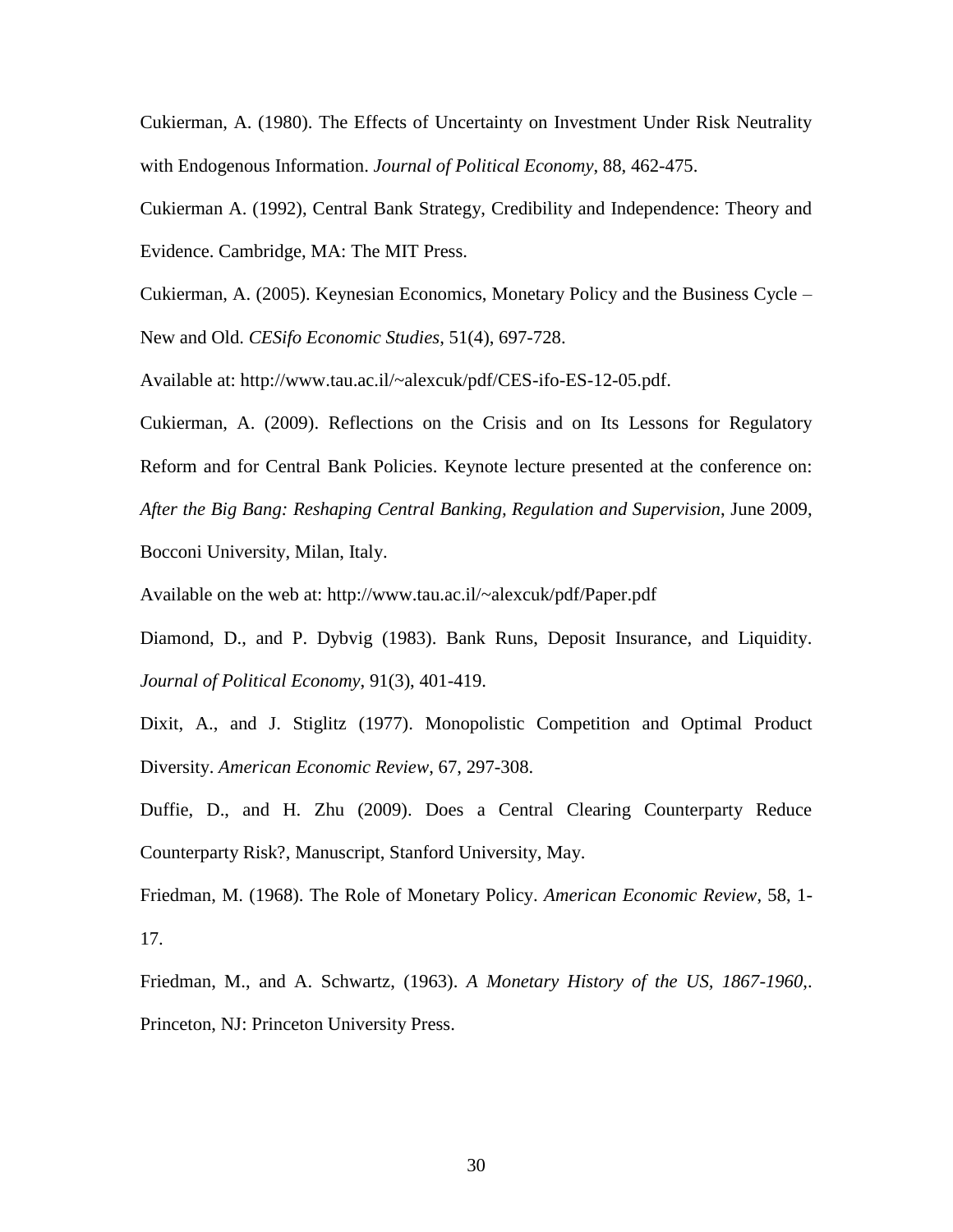Gali, J. (2008). *Monetary Policy, Inflation and the Business Cycle: An Introduction to the New Keynesian Framework*. Princeton and Oxford: Princeton University Press.

Goodfriend, M., and R. King (1997). The New Neoclassical Synthesis and the Role of Monetary Policy. *NBER Macroeconomic Annual*. Cambridge, Mass: MIT Press, pp. 231- 282.

G20 Official Communique (2009). Global Plan for Recovery and Reform, April 2 2009.

Hart, O., and L. Zingales (2009), A New Capital Regulation for Large Financial Institutions, CEPR DP # 7298, June.

Hicks, J. (1937). Mr. Keynes and the 'Classics': A Suggested Interpretation. *Econometrica*, 5(2), 147-159.

Kydland F. E. and Prescott E. C. (1982). Time to Build and Aggregate Fluctuations. *Econometrica, 50(6), 1345-1370.*

Lucas, R. E. Jr. (1972). Expectations and the Neutrality of Money. *Journal of Economic Theory*, 4, 103-124.

Lucas, R.. E. Jr. (1973). Some International Evidence on Output-Inflation Tradeoffs. *American Economic Review*, 63, 326-335.

Obstfeld, M., and K. Rogoff (1995). *Foundations of International Macroeconomics*. Cambridge, MA: MIT Press.

Patinkin, Don (1965). *Money, Interest and Prices: An Integration of Monetary and Value Theory*, 2nd ed. New York, NY: Harper and Row.

Phillips, A. W. (1958). The Relation between Unemployment and the Rate of Change of Money Wage Rates in the UK, 1861-1957. *Economica*, 25, 283-299.